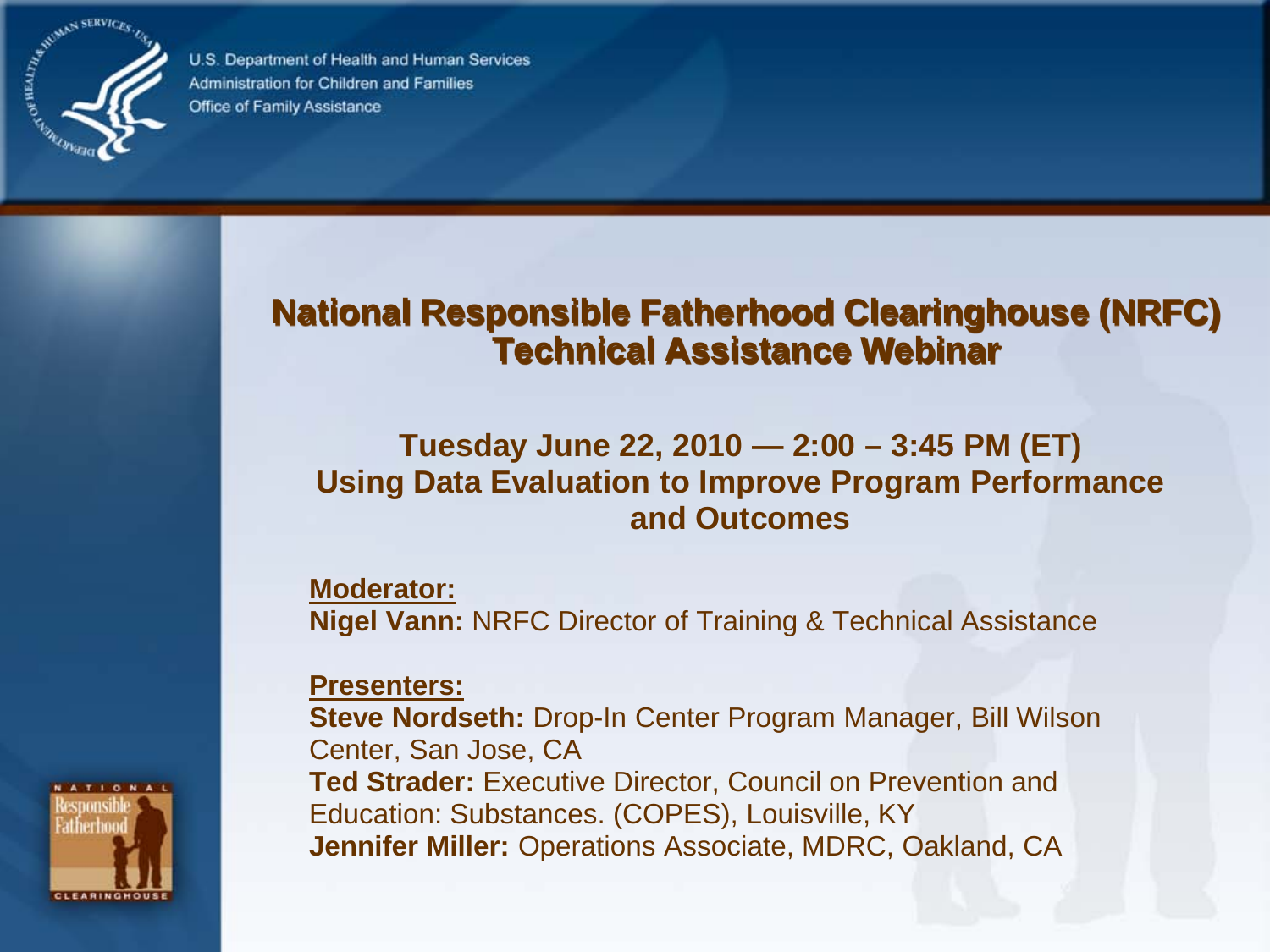

U.S. Department of Health and Human Services Administration for Children and Families Office of Family Assistance

### **Show Me the Results! Monitoring Data for the Purpose of Program Improvement**

Steven R. Nordseth Drop-In Center Program Manager Bill Wilson Center, San Jose, CA [Snordseth@bwcmail.org](mailto:Snordseth@bwcmail.org)

Fatherhood WORKS Program



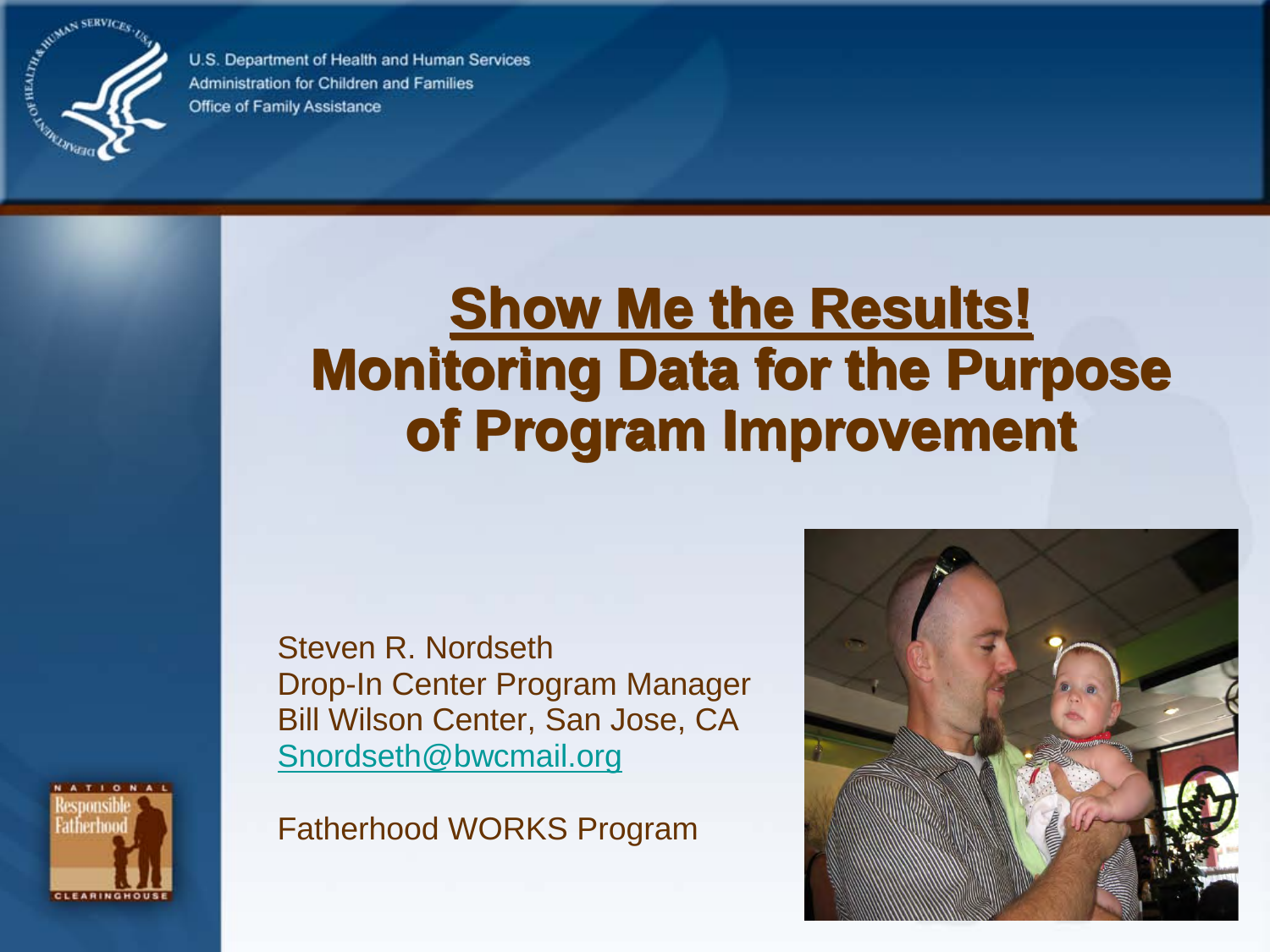

### **Topics to be Covered**

- #1 Framing your Program
	- Logic Model
- #2 Data Collection
	- Surveys, Case Notes, Assessments
- #3 Interpretation of Data Collected
	- Metrics, Dashboards
- #4 Putting Data to Good Use
	- Program Improvement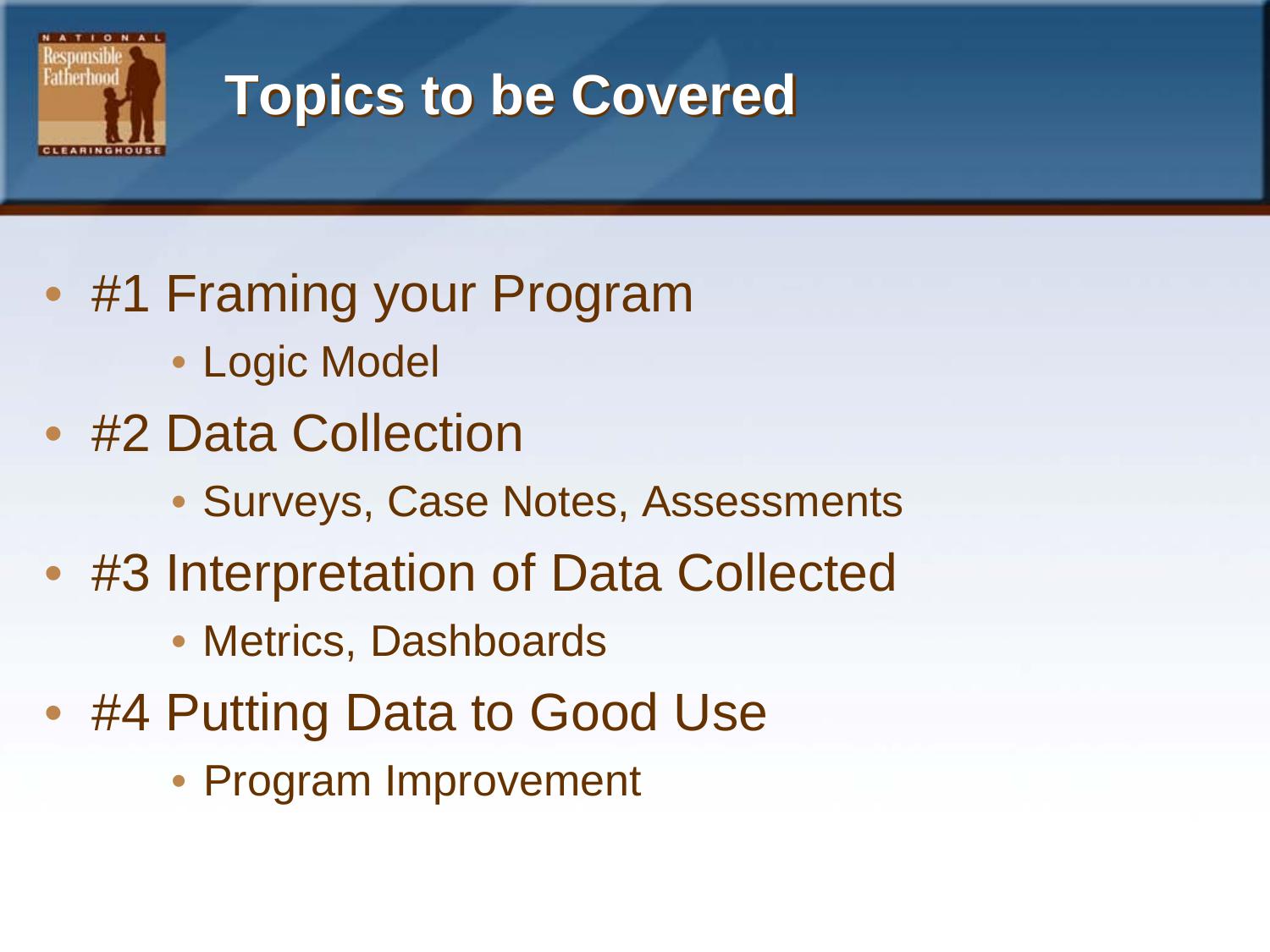

#### **#1 -- Framing your program**

#### • Create a Project Abstract

• Overall design for the program, the who, what, where, when, and why of the specific program or contract

#### Use your Project Abstract to create a Logic Model

- Include Project Goals, Short Term Objectives, and Long Term **Objectives**
- Have an agency that supports your program goals, and is involved in all levels of the evaluation process
	- Administration
	- Board of Directors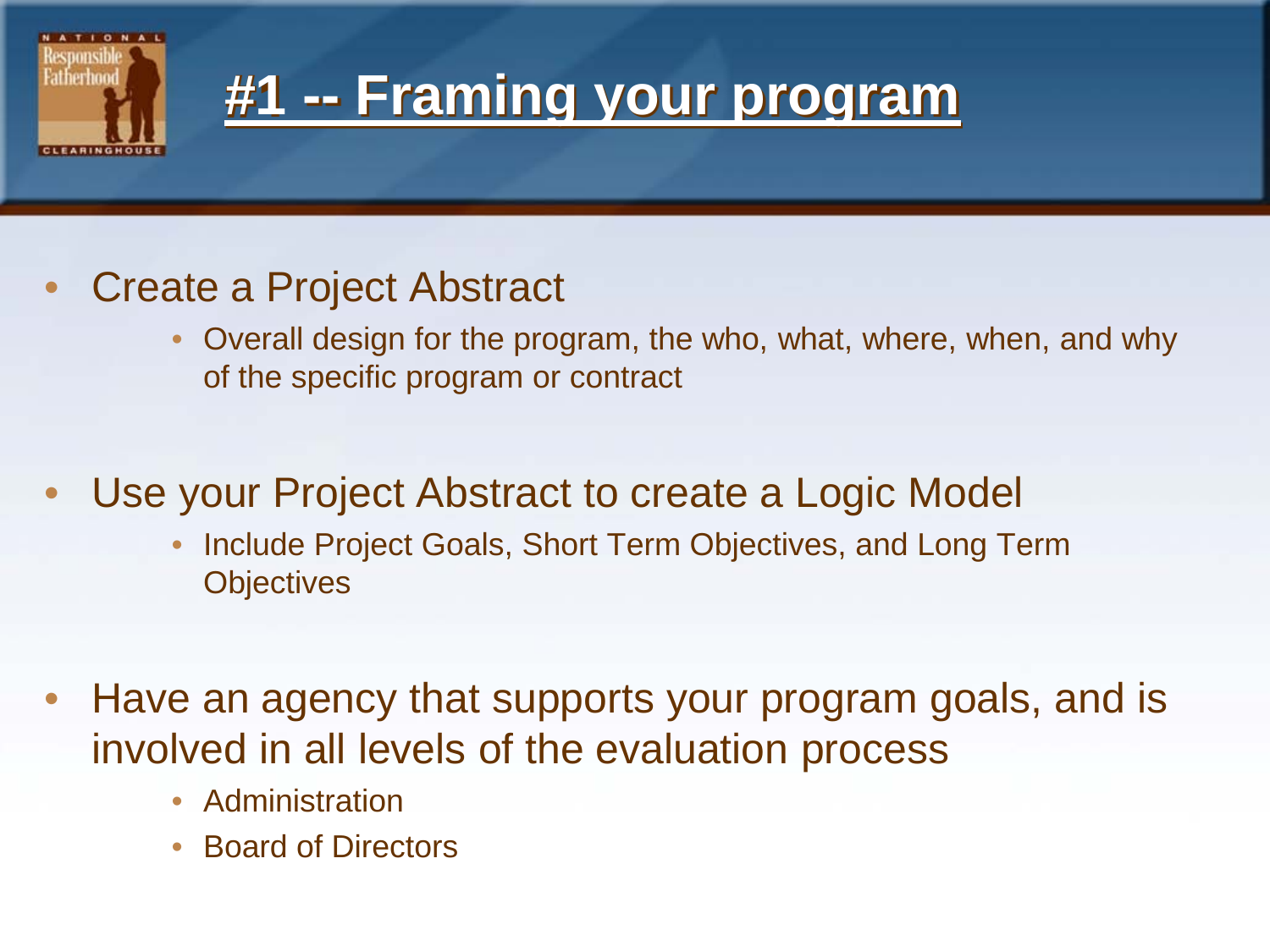

### **Project Abstract**

GOAL: To assist and support young parents in developing Economic Stability as a pathway to promoting responsible fatherhood and healthy marriages.

**Measurable Objectives:** Desired Outcome **Key Activities (Steps):** Service Delivery **Outreach Activities:** Recruitment Strategies

**Responsible Person:** Staff Responsible for Delivery **Completion Dates:** Contract Period End Date **Evaluation Methods:** How Success will be Measured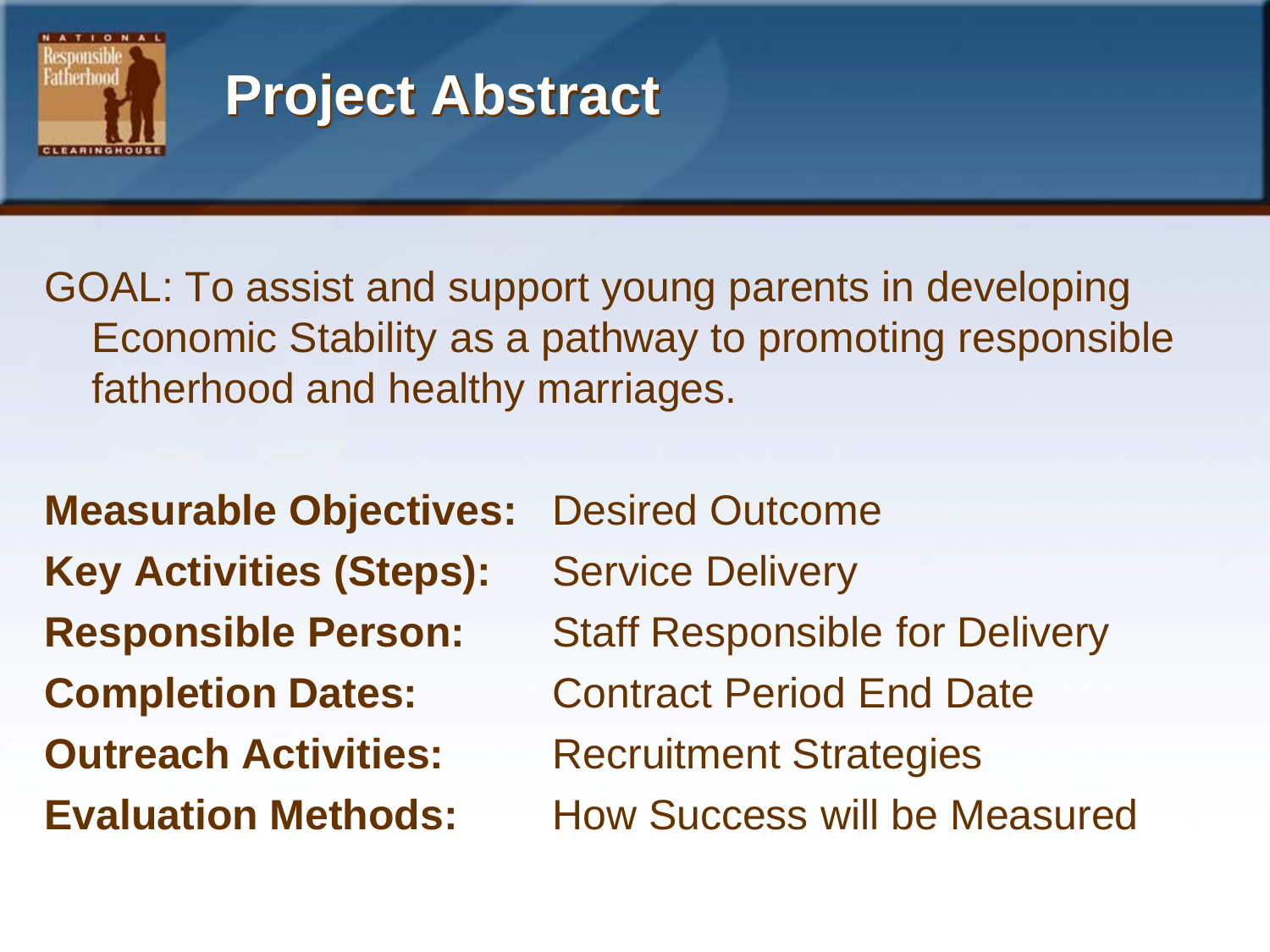

#### **Sample of Project Abstract**

| <b>Action Plan and Activities:</b>                                                                                                                                            |                                                                                                                                                 |                                                                                                                                                                                                                                                                                                                                                                                                                                                                                                                                                                                                                                                                                                                                                                                                                                                                                                                                                                                                                                                          |                                                                                                                  |                              |                                                                                                                                                                                                                                                                                                                                                                                       |                                                                                                                                                                                                                                             |
|-------------------------------------------------------------------------------------------------------------------------------------------------------------------------------|-------------------------------------------------------------------------------------------------------------------------------------------------|----------------------------------------------------------------------------------------------------------------------------------------------------------------------------------------------------------------------------------------------------------------------------------------------------------------------------------------------------------------------------------------------------------------------------------------------------------------------------------------------------------------------------------------------------------------------------------------------------------------------------------------------------------------------------------------------------------------------------------------------------------------------------------------------------------------------------------------------------------------------------------------------------------------------------------------------------------------------------------------------------------------------------------------------------------|------------------------------------------------------------------------------------------------------------------|------------------------------|---------------------------------------------------------------------------------------------------------------------------------------------------------------------------------------------------------------------------------------------------------------------------------------------------------------------------------------------------------------------------------------|---------------------------------------------------------------------------------------------------------------------------------------------------------------------------------------------------------------------------------------------|
| <b>GOAL</b><br><b>STATEMENT</b>                                                                                                                                               | To assist and support young parents in developing Economic Stability as a pathway to promoting responsible fatherhood and<br>healthy marriages. |                                                                                                                                                                                                                                                                                                                                                                                                                                                                                                                                                                                                                                                                                                                                                                                                                                                                                                                                                                                                                                                          |                                                                                                                  |                              |                                                                                                                                                                                                                                                                                                                                                                                       |                                                                                                                                                                                                                                             |
| <b>MEASURABLE OBJECTIVES</b>                                                                                                                                                  |                                                                                                                                                 | <b>Key Activities (Steps)</b>                                                                                                                                                                                                                                                                                                                                                                                                                                                                                                                                                                                                                                                                                                                                                                                                                                                                                                                                                                                                                            | Responsible<br>Person(s)                                                                                         | <b>Completion</b><br>Date(s) | <b>OUTREACH</b><br><b>ACTIVITIES</b>                                                                                                                                                                                                                                                                                                                                                  | <b>EVALUATION</b><br><b>METHODS</b>                                                                                                                                                                                                         |
| A. By October 1, 2009, 80% of<br>100 transition-age youth (80)<br>participating in Fatherhood<br>Works will increase their level<br>of employment-readiness skills<br>by 70%. |                                                                                                                                                 | 1.a1 Job Developer will provide weekly<br>Independent Living Skills Workshops (e.g.<br>resume writing, appearance, applications,<br>communication skills)<br>1.a2 Staff/volunteers will provide peer-to-<br>peer contacts weekly to Fatherhood Works<br>participants.<br>1.a3 Job Developer/CM will provide<br>monthly access to Job Fairs, tours of<br>businesses, colleges, employment<br>services.<br>1.a4 Job Developer/CM will provide access<br>to educational linkages, including<br>scholarships / grants.<br>1.a5 Job Developer/CM will provide a<br>weekly series of Financial Readiness<br>Workshops.<br>1.a6 Outreach Workers will make 200<br>outreach contacts per month.<br>1.a7 DIC will assist 100 young parents to<br>obtain food, clothes, laundry, hygiene,<br>transportation, health care, phone/email<br>access.<br>1.a8 Case management with employment<br>focus will be provided to 100 youth<br>(employment readiness, placement and<br>aftercare; parenting skill workshops,<br>housing, health, legal, training, HIV testing, | Job Developer, Case<br>Manager, Outreach<br>Worker, Job Coach,<br>LACY legal staff,<br><b>Volunteers/Mentors</b> | Ongoing/Sept.<br>09          | 1.a1 Staff to contact<br>community groups and<br>service providers to set<br>up presentations.<br>1.a 2 Staff to contact<br>youth oriented events<br>and places and set up<br>activity.<br>1.a 3 Outreach workers<br>to do street outreach to<br>targeted sites/areas and<br>community agencies<br>1.a 4 DIC staff to refer<br>youth/young parents to<br>case management<br>services. | 1.a1 Evaluation<br>surveys.<br>1.a2 Case notes.<br>1.a3 Youth<br>surveys.<br>1.a4 Review of<br><b>Street Outreach</b><br>forms<br>1.a5 Daily Contact<br>Logs.<br>1.a6 Charts, Daily<br><b>Contact Sheets.</b><br>1.a7 Attendance<br>Sheets. |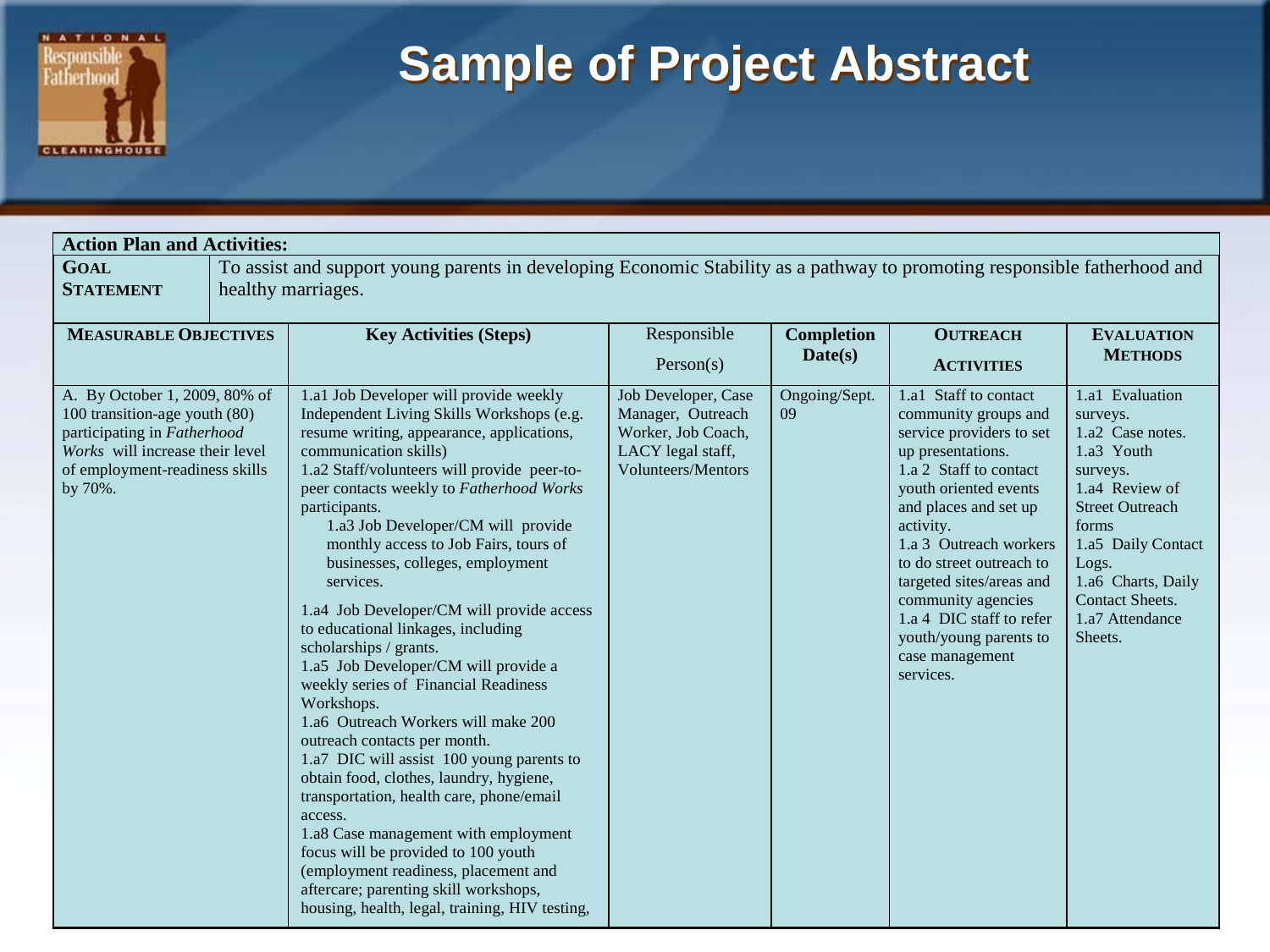

# **Logic Model**

- **Inputs** 
	- Who and or what is involved in the program
- **Interventions** 
	- What specific services will be provided, includes contract goals
- **Outputs** 
	- How the interventions will be administered
- Short Term Objectives
	- Objectives to be measured by program staff
- Long Term Objectives
	- Desired long term impact of services, may be difficult to measure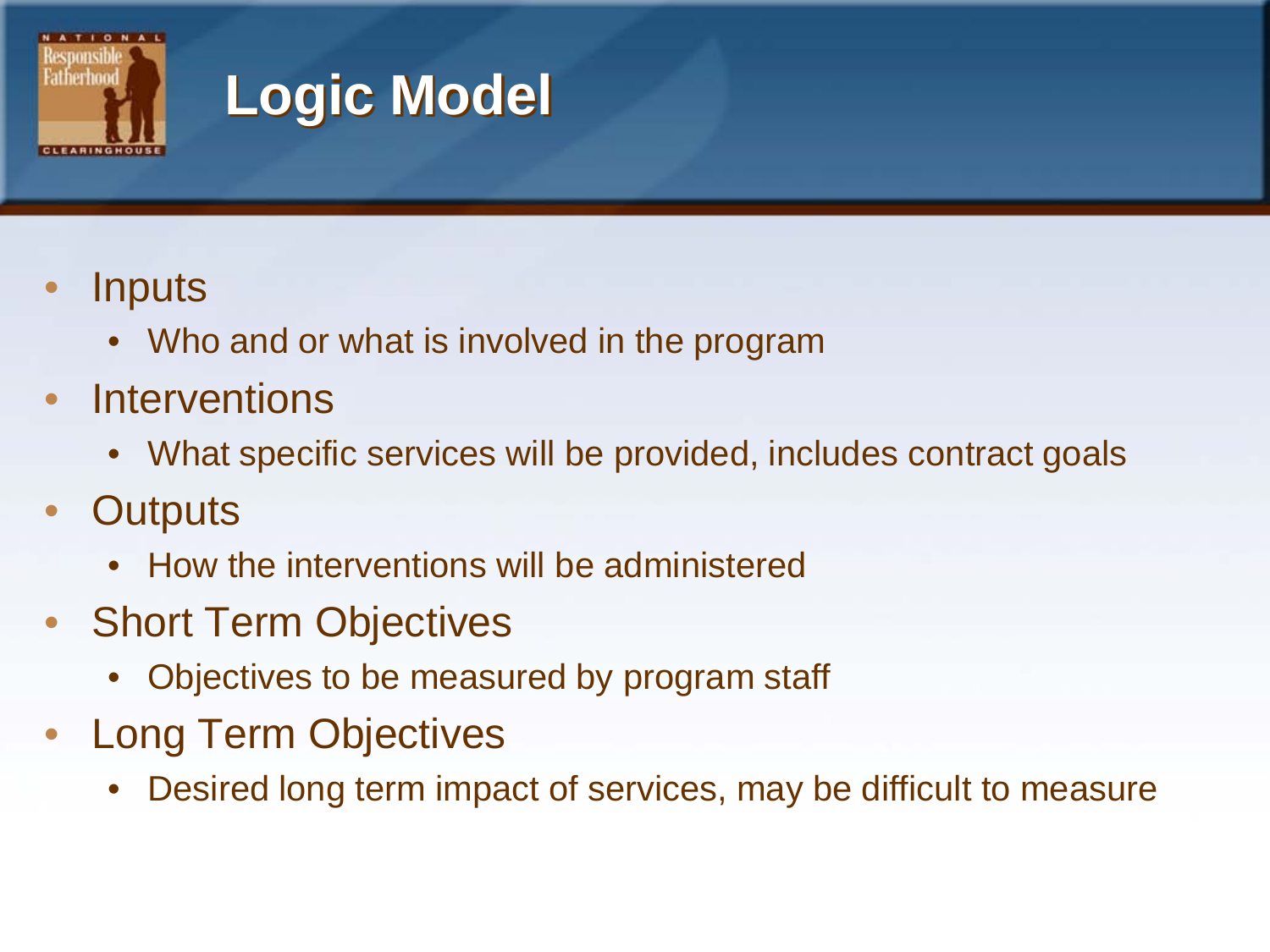

#### **Sample Logic Model**

#### Target Population  $\bullet$  Youth age 12-25 ● Parolees • Teen parents ● Homeless Youth ● Teens in THP ● Partners of THP residents ● Foster Care Youth • Any person with significant ties to children Project Objectives ● Participation ● Increased Education ● Increased Knowledge ● Increased Skills ● Increased Individual Services 1 on 1 Job Coaching Services - Skill Building 1 on 1 Case Management - Assessments - Individualized Case Plan Job Development in Community - Jobs Placement 1 on 1 Legal Consultation - Paternity / Visitation Parenting Role Modeling Target Numbers 100 Youth Served During Year 48 Job Readiness Workshops 200 Job Skills Sessions 600 Case Management Sessions 12 Tours of Businesses, Job Fairs 8 Colleges & Trade Schools tours 3 Financial Workshops Series 50 GED Study & Testing Service 200 Referrals to Services Group Services Job Readiness Workshops - Got Jobs Parenting Education Workshops - Proud Parenting / Sista Financial Readiness Workshops Phase I ● Intake and enrolment ● Initial Assessment • Employment and Voc. Assessment ● Access to all Drop-In Center services ● Referral Phase II • Role Modeling • Participation in Group Activities and Tours • Peer Education ● Cognitive Skills Workshops ● Parenting Skills **Workshops** ● Financial Readiness Workshops Phase III ● Individual Case Management ● Individual Job Coaching ● Job Fairs ● Job Placement ● Graduation Measurable Objectives  $\bullet$  80% of youth participating will increase level of employment readiness by 70% (Measured through pre-post tests).  $\bullet$  65% of youth receiving intensive job development services will have gained employment. • 65% of clients having educational goals will have participated in GED program, gotten a high school diploma, participated in a training program, or enrolled in college. • those completing healthy marriage activities will increase knowledge of healthy parenting and relationships by 70%.  $\bullet$  70% of those Long Term **Objectives** ● Increased responsibility and participation from young parents in all aspects of family life. ● Increased numbers of youth from the risk population achieving gainful employment leading to increased financial responsibility. • Stronger families due to increased investment from parents ● Healthier and more well adjusted children due to increased participation from parent and parent figures. **Staff** 1 Program Manager 1 Job Developer 1 Job Coach 1 Case Manager 1 Volunteer Coordinator **Inputs -------- Interventions ------- Outputs --------- Short Term ----- Long Term Objectives Objectives**

#### Employment ● Increased

Parenting Skills

- Money Matters

- Guest Facilitation
- GED Program
- Legal Services

completing program will report increased knowledge of strengthening families.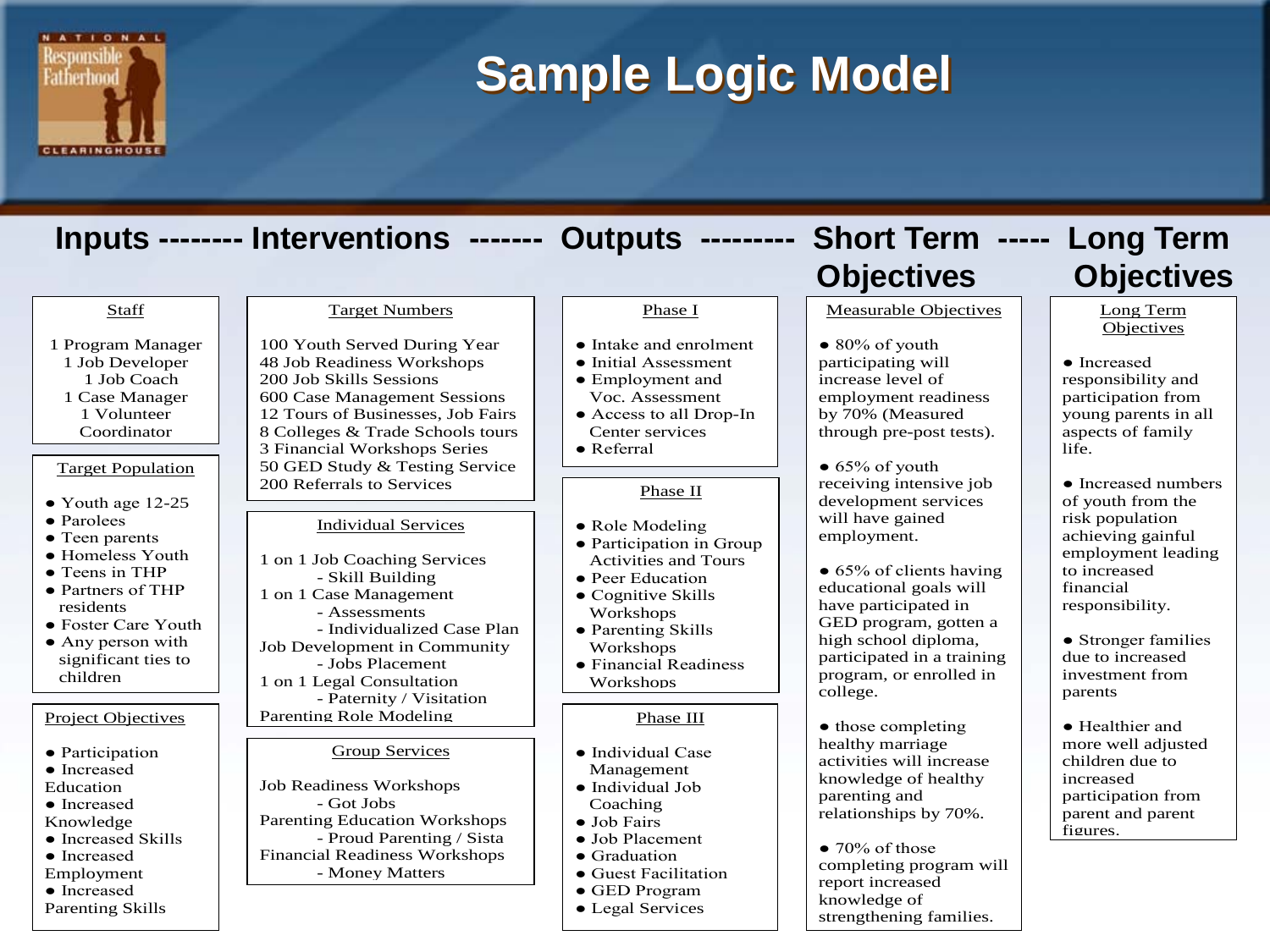



#### • Development of Data Collection Materials

- Pre/Post Surveys, Assessments, Case Notes
- Use of Logic Model and Abstract to determine values to be measured
- **Training of Staff** 
	- Staff are the critical link in data collection
- Use of a Database that can produce result materials
	- Spreadsheets indicating progress towards specific Goals and **Outcomes**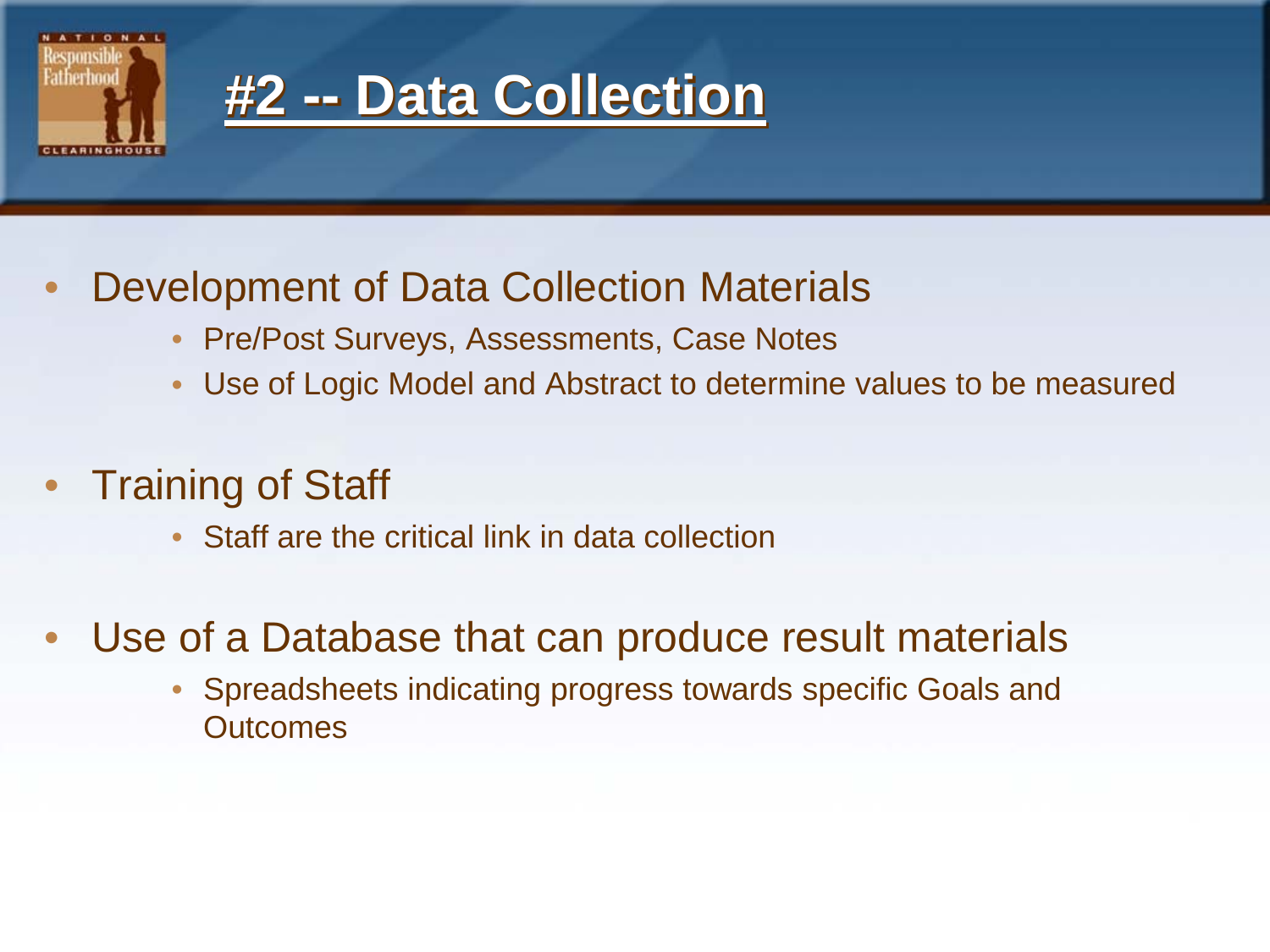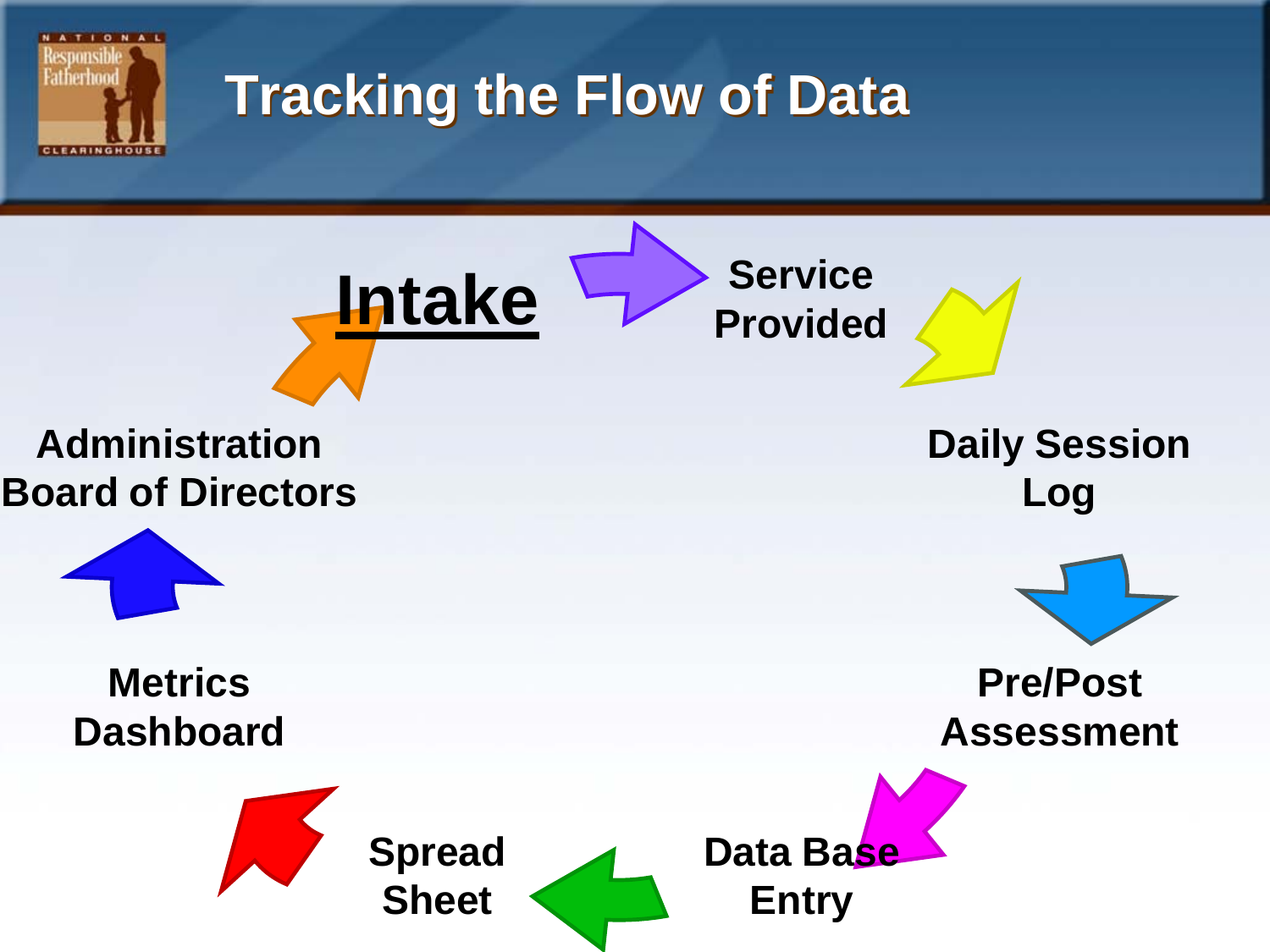

#### **Development of Data Collection Tools**

- Tools can be created inhouse, or can be used from already established surveys such as the Casey Life Skills Assessment
- Tools should fit the population, be easy for clients to use, and be kept as short as possible to solicit honest responses.
- Questions can include a range of response in order to gauge levels of change and to better interpret data being collected.

#### **How I feel about my Job Skills**

Scale of 1 -5 (Strongly Agree to Strongly disagree)

- I feel extremely confident in my employment skills, and can get hired for a job easily
- I know what things are appropriate and important to discuss during a job interview
- I know how to professionally deal with conflicts that may arise with my co-workers or my supervisor.
- I know several places to search for current job openings.
- I know how to talk about the negative employment experiences in my past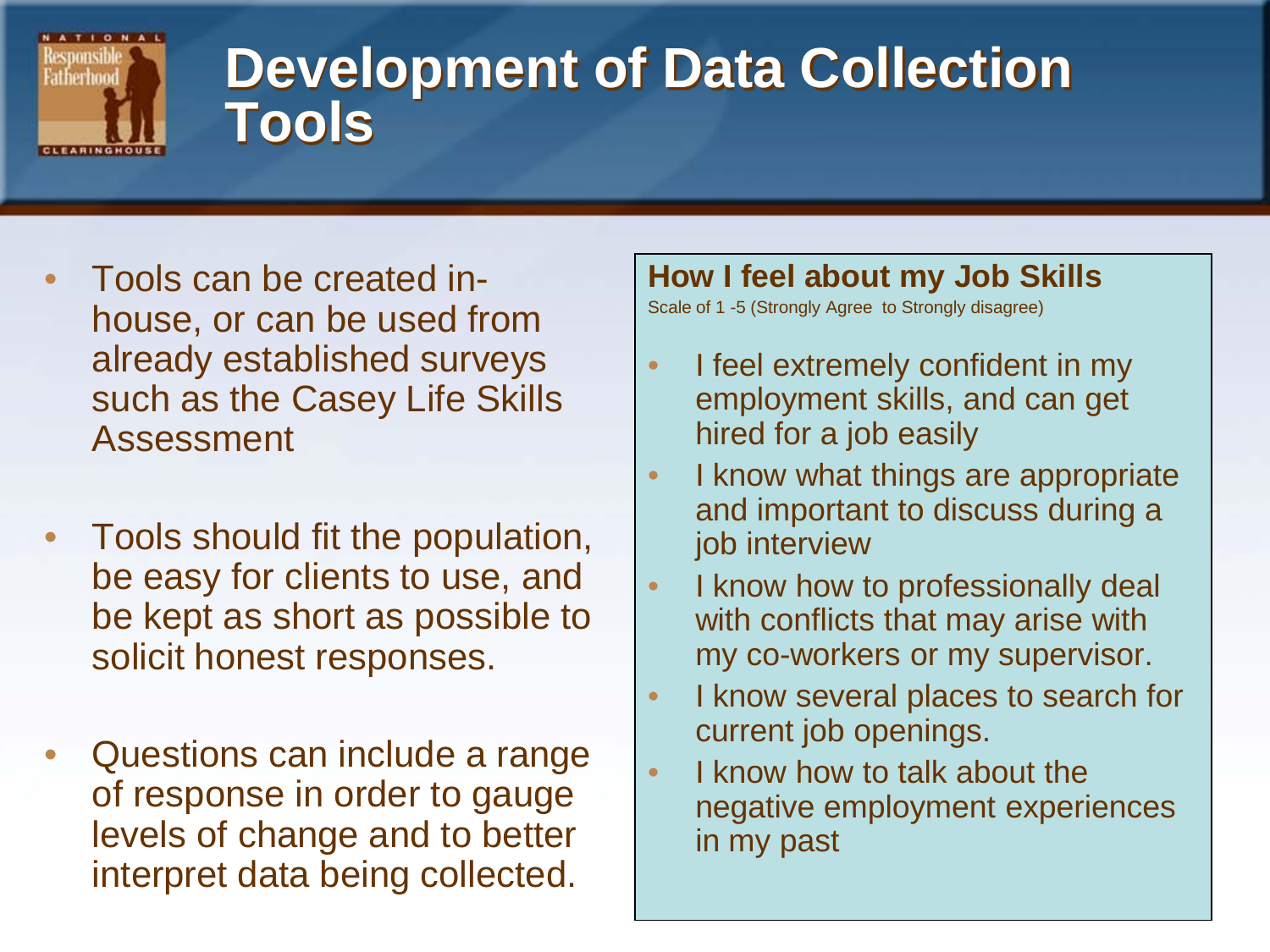

### **Sample Survey Layout**

#### **HOW I FEEL ABOUT MY JOB SKILLS**

#### **1. Please read carefully and circle the number rating how much you agree or disagree:**

|                                                                                                            | <b>Strongly</b><br>Agree | Agree A<br>Little | <b>Neither Agree</b><br><b>Nor Disagree</b> | <b>Disagree</b><br><b>A</b> Little | <b>Strongly</b><br><b>Disagree</b> |
|------------------------------------------------------------------------------------------------------------|--------------------------|-------------------|---------------------------------------------|------------------------------------|------------------------------------|
| I feel extremely confident in my employment<br>skills, and can get hired for a job easily                  | 1                        | 2                 | 3                                           | $\overline{4}$                     | $\overline{5}$                     |
| I know what things are appropriate and<br>important to discuss during a job interview                      | 1                        | 2                 | 3                                           | $\overline{4}$                     | 5 <sup>5</sup>                     |
| I feel that I am in control of my employment<br>situation and needs.                                       | $\mathbf{1}$             | 2                 | 3                                           | $\overline{4}$                     | $\overline{5}$                     |
| I know how to create a résumé, cover letter,<br>and thank you letter.                                      | $\mathbf{1}$             | 2                 | 3                                           | $\overline{\mathcal{A}}$           | 5                                  |
| I know how to professionally deal with<br>conflicts that may arise with my co-workers<br>or my supervisor. | $\mathbf{1}$             | 2                 | 3                                           | $\overline{4}$                     | 5                                  |
| I know what jobs are in demand in my area                                                                  | $\mathbf{1}$             | 2                 | 3                                           | $\overline{4}$                     | $\overline{5}$                     |
| I know several places to search for current<br>job openings                                                | $\mathbf{1}$             | 2                 | 3                                           | $\overline{4}$                     | $\overline{5}$                     |
| I know how to talk about the negative<br>employment experiences in my past                                 | $\mathbf{1}$             | 2                 | 3                                           | $\overline{4}$                     | 5                                  |
| If I do not know how to do or find something<br>related to employment, I know where to go<br>for help.     | $\mathbf{1}$             | 2                 | 3                                           | $\overline{4}$                     | 5                                  |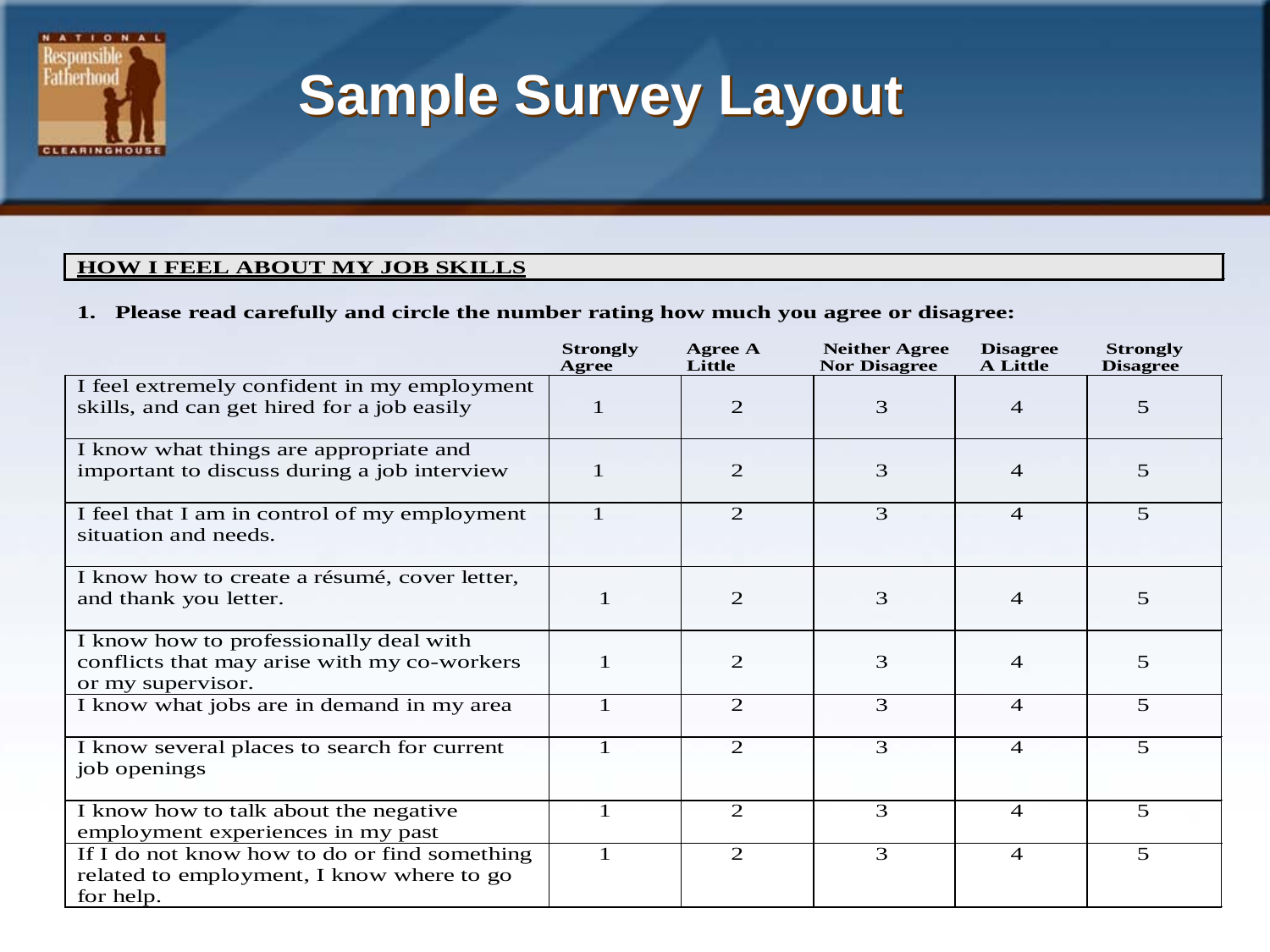

### **More Survey Examples**

#### **HOW I FEEL ABOUT MY FINANCIAL SKILLS**

(Please fill out only if you attended the DAY 5 Financial Readiness Workshop, Thanks)

#### **2. Please circle the number rating how much you agree or disagree:**

|                                            | <b>Strongly</b><br>Agree | Agree A<br>Little | <b>Neither Agree</b><br><b>Nor Disagree</b> | <b>Disagree</b><br><b>A</b> Little | <b>Strongly</b><br><b>Disagree</b> |
|--------------------------------------------|--------------------------|-------------------|---------------------------------------------|------------------------------------|------------------------------------|
| I know the importance of good credit, and  |                          |                   |                                             |                                    |                                    |
| how to obtain a credit history report and  |                          |                   | 3                                           |                                    |                                    |
| credit score                               |                          |                   |                                             |                                    |                                    |
| I know the difference between a checking,  |                          |                   |                                             |                                    |                                    |
| savings, credit, and CD account and how to |                          | 2                 | 3                                           |                                    |                                    |
| apply for each.                            |                          |                   |                                             |                                    |                                    |
| I know how to balance a check book, and    |                          |                   |                                             |                                    |                                    |
| create a budget for my current income and  |                          | $\overline{2}$    | 3                                           |                                    |                                    |
| needs.                                     |                          |                   |                                             |                                    |                                    |
| Using my money wisely and planning for the |                          |                   |                                             |                                    |                                    |
| future financially is important to me.     |                          |                   | 3                                           |                                    |                                    |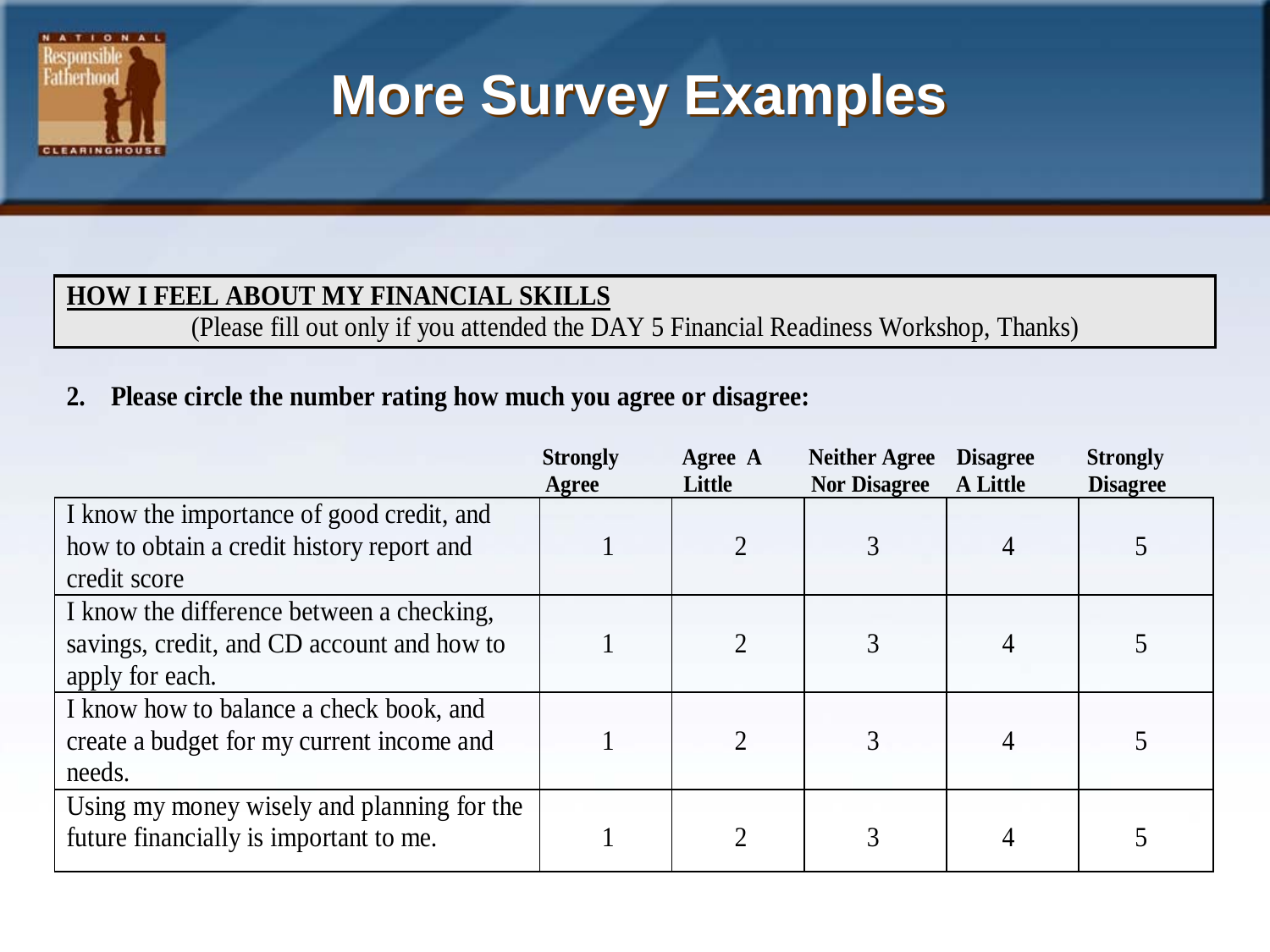

#### **Development of Data Collection Tools – Self Sufficiency Matrix**

| <b>Client Name:</b>             |                                                                                                                       |                                                                                                                                                | <b>Pre / Post Exam?</b><br><b>Date Given:</b>                                              |                                                                                                                                                                                      |                                                                                         |                                                                                                           |  |
|---------------------------------|-----------------------------------------------------------------------------------------------------------------------|------------------------------------------------------------------------------------------------------------------------------------------------|--------------------------------------------------------------------------------------------|--------------------------------------------------------------------------------------------------------------------------------------------------------------------------------------|-----------------------------------------------------------------------------------------|-----------------------------------------------------------------------------------------------------------|--|
| <b>Client Date</b><br>Of Birth: |                                                                                                                       |                                                                                                                                                | Score 15-75:                                                                               |                                                                                                                                                                                      |                                                                                         |                                                                                                           |  |
|                                 |                                                                                                                       | <b>SELF-SUFFICIENCY MATRIX</b>                                                                                                                 |                                                                                            |                                                                                                                                                                                      |                                                                                         |                                                                                                           |  |
| <b>DOMAIN</b>                   | $\mathbf{1}$                                                                                                          |                                                                                                                                                |                                                                                            |                                                                                                                                                                                      |                                                                                         | 5                                                                                                         |  |
| <b>Income</b>                   | No income.                                                                                                            | Inadequate income and/or<br>spontaneous or inappropriate<br>spending.                                                                          | Can meet basic needs<br>with subsidy;<br>appropriate spending.                             | manage debt without<br>assistance.                                                                                                                                                   | Can meet basic needs and                                                                | Income is sufficient, well<br>managed; has<br>discretionary income and<br>is able to save.                |  |
| Employment                      | No job.                                                                                                               | Temporary, part-time or<br>seasonal; inadequate pay, no<br>benefits.                                                                           | Employed full time;<br>inadequate pay; few or<br>no benefits.                              | Employed full time with<br>adequate pay and benefits.                                                                                                                                |                                                                                         | Maintains permanent<br>employment with<br>adequate income and<br>benefits.                                |  |
| Housing                         | Homeless or threatened<br>with eviction.                                                                              | In transitional, temporary or<br>substandard housing; and/or<br>current rent/mortgage<br>payment is unaffordable<br>(over 30% of income).      | In stable housing that is<br>safe but only marginally<br>adequate.                         | Household is in safe,<br>adequate subsidized housing.                                                                                                                                |                                                                                         | Household is safe,<br>adequate, unsubsidized<br>housing.                                                  |  |
| Food                            | No food or means to<br>prepare it. Relies to a<br>significant degree on other<br>sources of free or low-cost<br>food. | Household is on food<br>stamps.                                                                                                                | Can meet basic food<br>needs, but requires<br>occasional assistance.                       | Can meet basic food needs<br>without assistance.                                                                                                                                     |                                                                                         | Can choose to purchase<br>any food household<br>desires.                                                  |  |
| <b>Childcare</b>                | Needs childcare, but none<br>is available/accessible<br>and/or child is not eligible.                                 | Childcare is unreliable or<br>unaffordable, inadequate<br>supervision is a problem for<br>childcare that is available.                         | Affordable subsidized<br>childcare is available,<br>but limited.                           | Reliable, affordable<br>childcare is available, no<br>need for subsidies.                                                                                                            |                                                                                         | Able to select quality<br>childcare of choice.                                                            |  |
| Children's<br><b>Education</b>  | One or more eligible<br>children not enrolled in<br>school.                                                           | One or more eligible<br>children enrolled in school,<br>but not attending classes.                                                             | Enrolled in school, but<br>one or more children<br>only occasionally<br>attending classes. | Enrolled in school and<br>attending classes most of the<br>time.                                                                                                                     |                                                                                         | All eligible children<br>enrolled and attending on<br>a regular basis.                                    |  |
| <b>Adult Education</b>          | Literacy problems and/or<br>no high school<br>diploma/GED are serious<br>barriers to employment.                      | Enrolled in literacy and/or<br>GED program and/or has<br>sufficient command of<br>English to where language is<br>not a barrier to employment. | Has high school<br>diploma/GED.                                                            | Needs additional<br>education/training to<br>improve employment<br>situation and/or to resolve<br>literacy problems to where<br>they are able to function<br>effectively in society. |                                                                                         | Has completed<br>education/training needed<br>to become employable.<br>No literacy problems.              |  |
| Legal                           | Current outstanding<br>tickets or warrants.                                                                           | Current charges/trial<br>pending, noncompliance<br>with probation/parole.                                                                      | Fully compliant with<br>probation/parole terms.                                            | filed.                                                                                                                                                                               | Has successfully completed<br>probation/parole within past<br>12 months, no new charges | No active criminal justice<br>involvement in more that<br>12 months and/or no<br>felony criminal history. |  |
| <b>Health Care</b>              | No medical coverage with<br>immediate need.                                                                           | No medical coverage and<br>great difficulty accessing<br>medical care when needed.<br>Some household members<br>may be in poor health.         | Some members (e.g.<br>Children) on AHCCCS.                                                 | All members can get medical<br>care when needed, but may<br>strain budget.                                                                                                           |                                                                                         | All members are covered<br>by affordable, adequate<br>health insurance.                                   |  |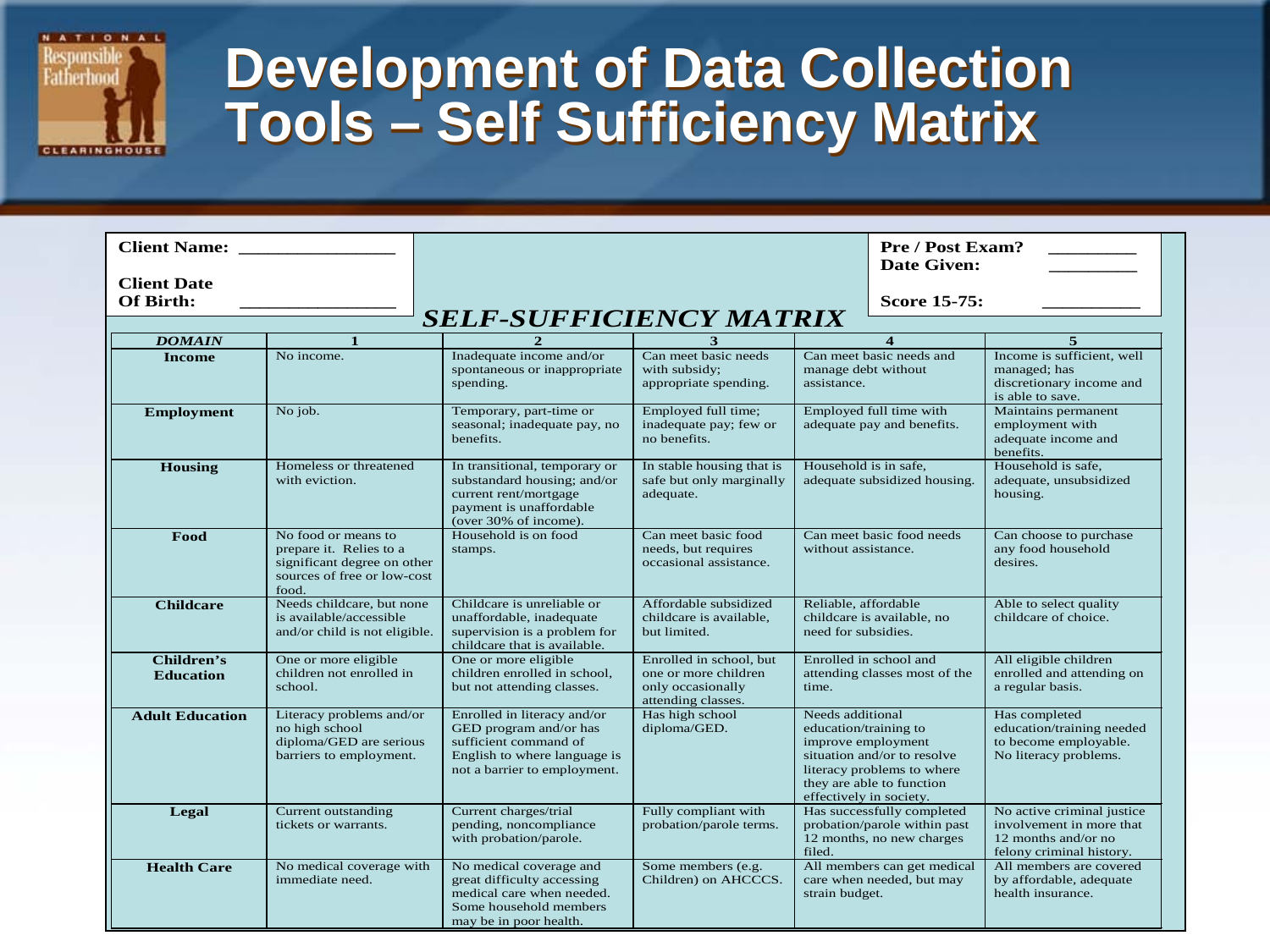

Goal is to design tools that can both verbally and visually highlight successes as well as areas in need of improvement from raw spreadsheet data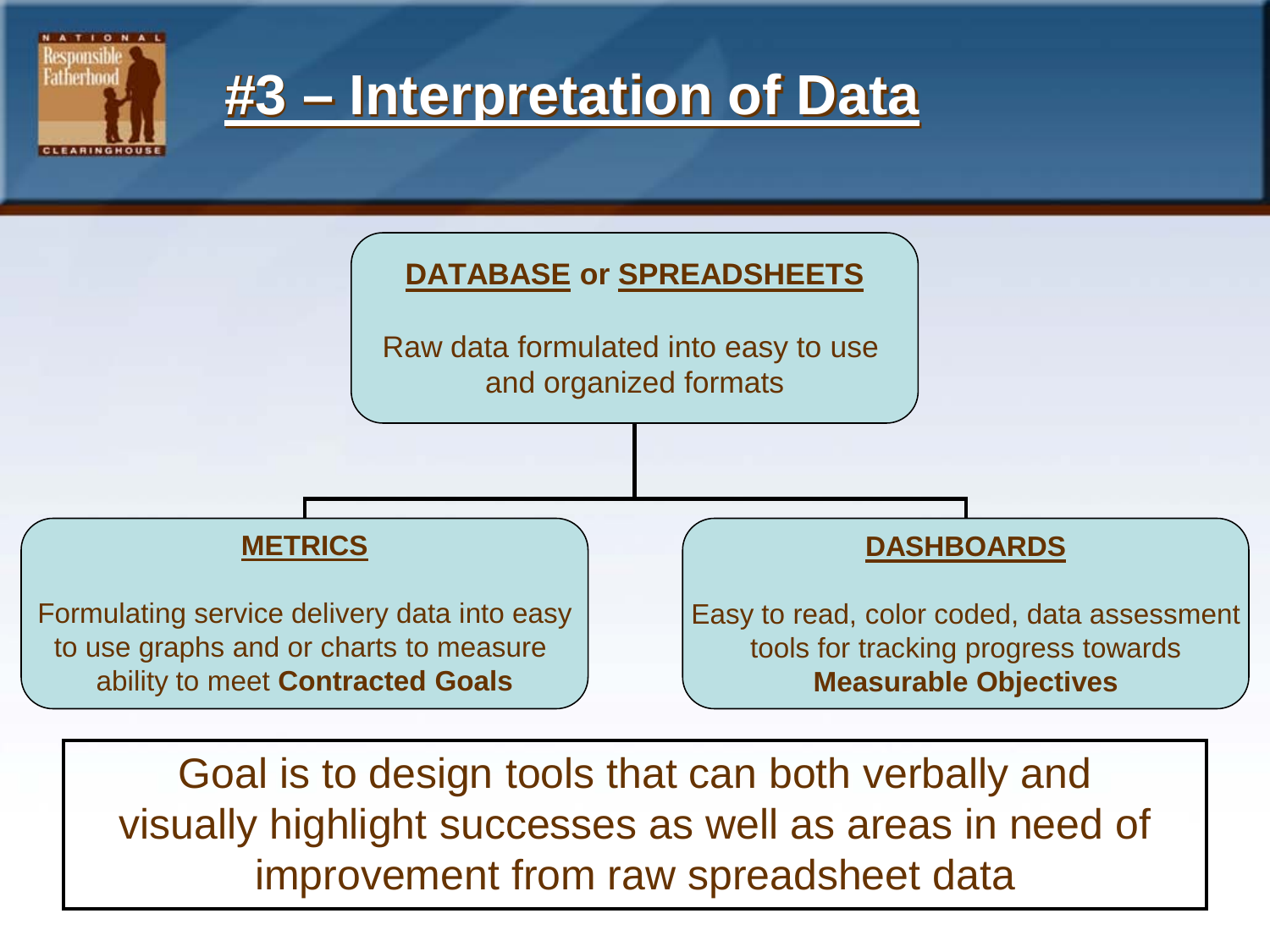

#### **Tracking Performance Goals Through Metrics**



Job Development Sessions Delivered by Quarter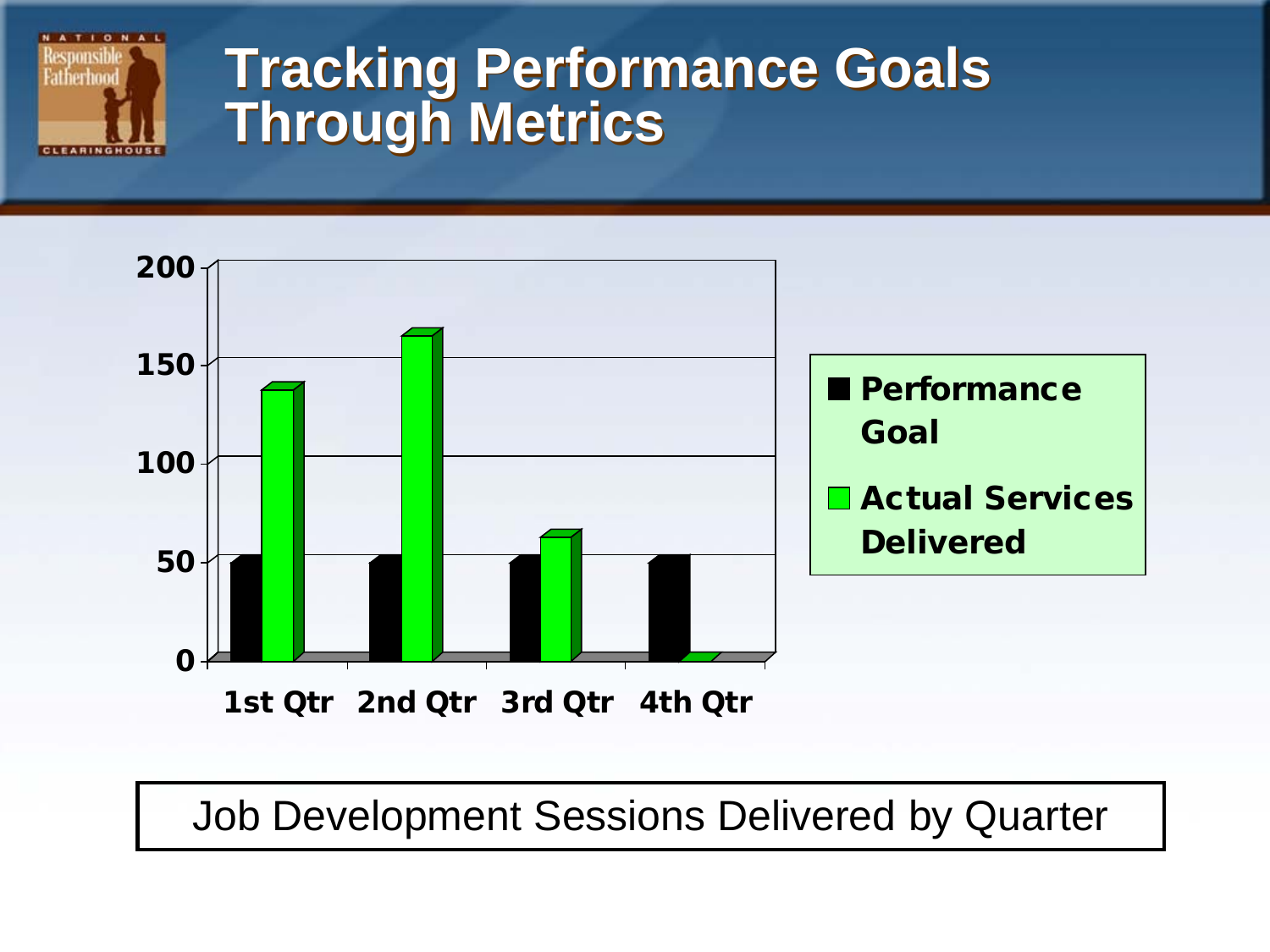

#### **Monitoring Outcome Measurements Through Dashboards**

| <b>Fatherhood Works Program</b>                                                                                                                                                       | <b>Act Now</b> | <b>Monitor</b> | <b>Satisfactory</b> | Goal                                                                                | <b>Current Progress</b>      |
|---------------------------------------------------------------------------------------------------------------------------------------------------------------------------------------|----------------|----------------|---------------------|-------------------------------------------------------------------------------------|------------------------------|
| % of youth participating will<br>increase level of employment<br>readiness by 70%                                                                                                     | $69%$          | $70\% - 79\%$  | $80\%$              | Goal 80%<br>Measured by pre/post<br>surveys and assessments.                        | 100%                         |
| % of youth receiving intensive<br>job development services will<br>have gained employment.                                                                                            | $54%$          | $55\% - 64\%$  | $65\%$              | Goal 65%<br>Measured by pre/post<br>surveys and assessments.                        | 85%                          |
| % of clients having educational<br>goals will have participated in<br>GED program, gotten a high<br>school diploma, participated in a<br>training program, or enrolled in<br>college. | < 54%          | $55\% - 64\%$  | $65\%$              | Goal 65%<br>Measured by pre/post<br>surveys, case notes, and<br>assessments.        | <b>Yet to</b><br>be Measured |
| Those completing healthy<br>marriage activities will increase<br>knowledge of healthy parenting<br>and relationships by 70%.                                                          | $<$ 59%        | $60\% - 69\%$  | $70\%$              | <b>Goal 70%</b><br>Measured by pre/post<br>surveys, case notes, and<br>assessments. | <b>Yet to</b><br>be Measured |
| % of those completing program<br>will report increased knowledge<br>of strengthening families.                                                                                        | $<$ 59%        | $60\% - 69\%$  | $70\%$              | <b>Goal 70%</b><br>Measured by pre/post<br>surveys, case notes, and<br>assessments. | 81%                          |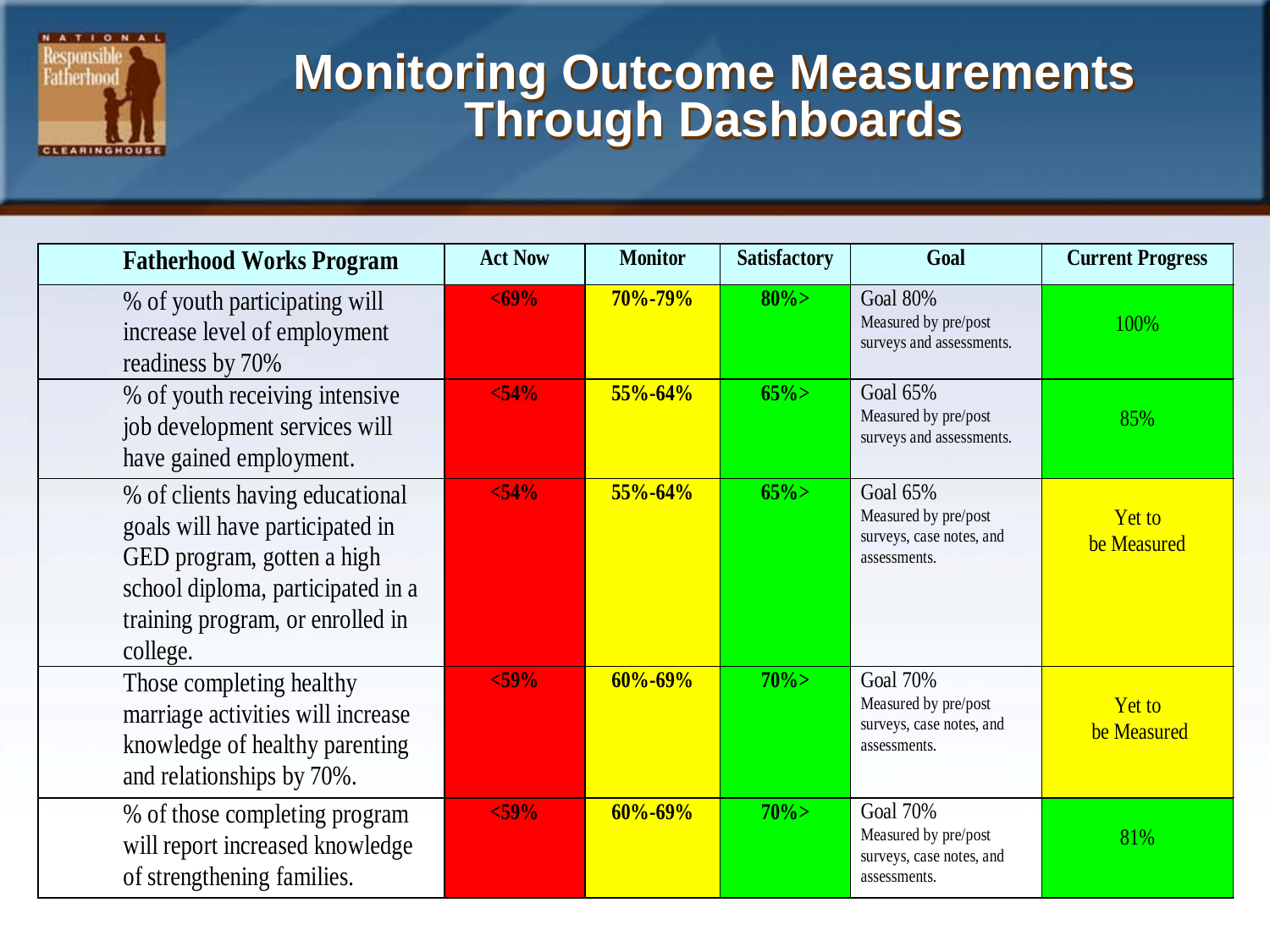

#### **#4 – Putting Data to Good Use**

- Using data to ensure you will be meeting contracted goals
- Using satisfaction surveys to understand clients perspective of service delivered
- Using Metrics and Dashboards to determine which aspects of program need additional attention
- Using data to track long term or far reaching effectiveness of interventions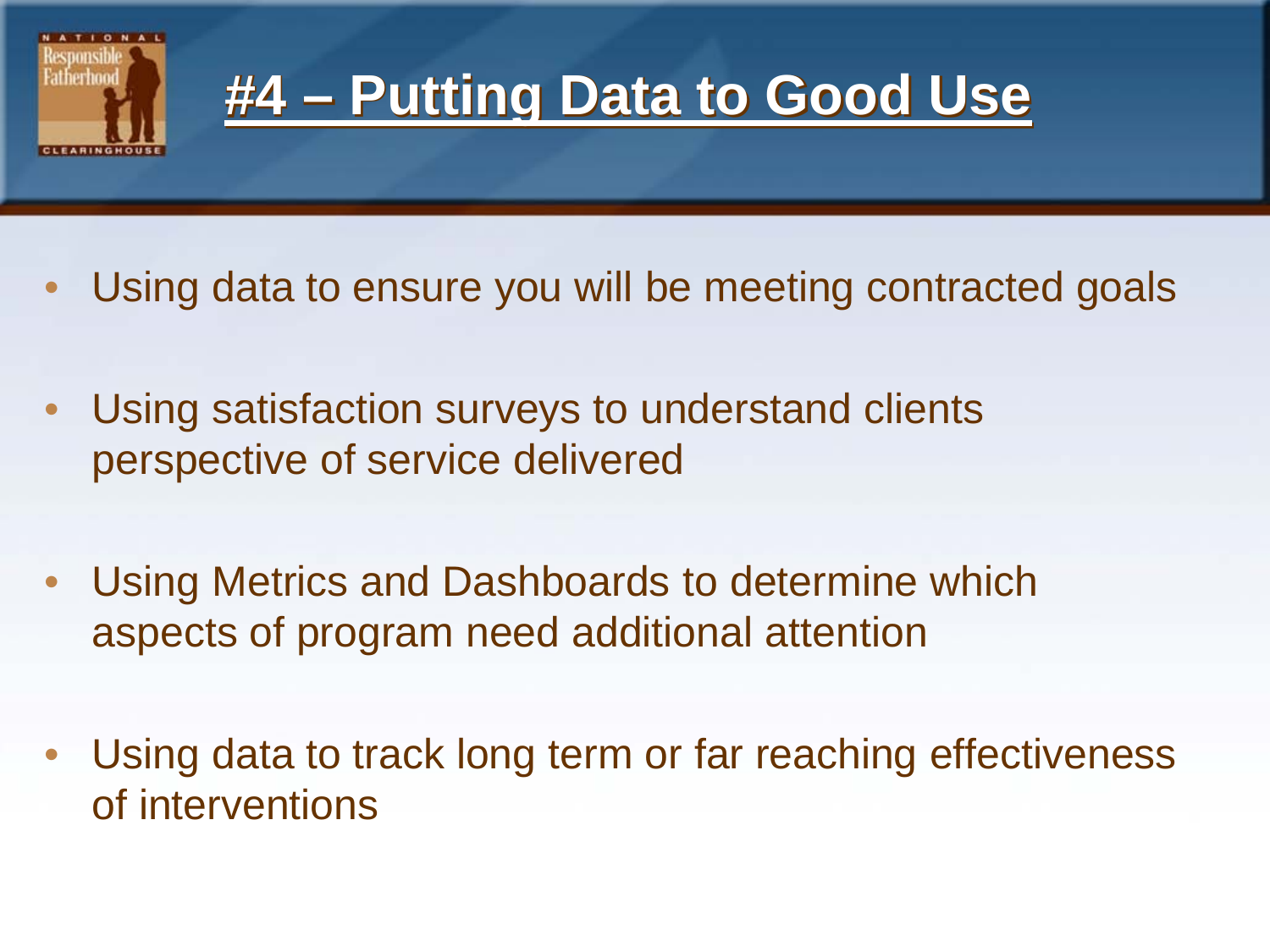

#### **Examples of Program Change as a Result of Evaluation**

#### **Challenge: Recruitment and Retention**

- Prior to changes implemented only 1/3 of clients served self identified as Father Figures (Pre/Post)
- Prior to data collection less than 40% of clients participating in course were able to graduate the full 10 week parenting cycle. (Raw)

#### **CHANGES MADE:**

- **Explained definitions**
- **Targeted outreach**
- **Condensed class size**
- **Controlled environment**
- **Fatherhood retreat (100% Retention)**

**RESULT: Percentages rose to 3/4ths and 65%-100% respectively** 

#### **Explanation of Results:**

- Young men did not consider relationships with adolescent family members, non custodial children, children of significant others, etc as qualifying them for the role of a Fatherhood Figure, hence they did not identify themselves as such.
- In the beginning recruitment was focused on filling the doors with as many bodies as possible, therefore non-parents who attended did not have a particular commitment to the class and dropped out leaving a significantly low retention rate.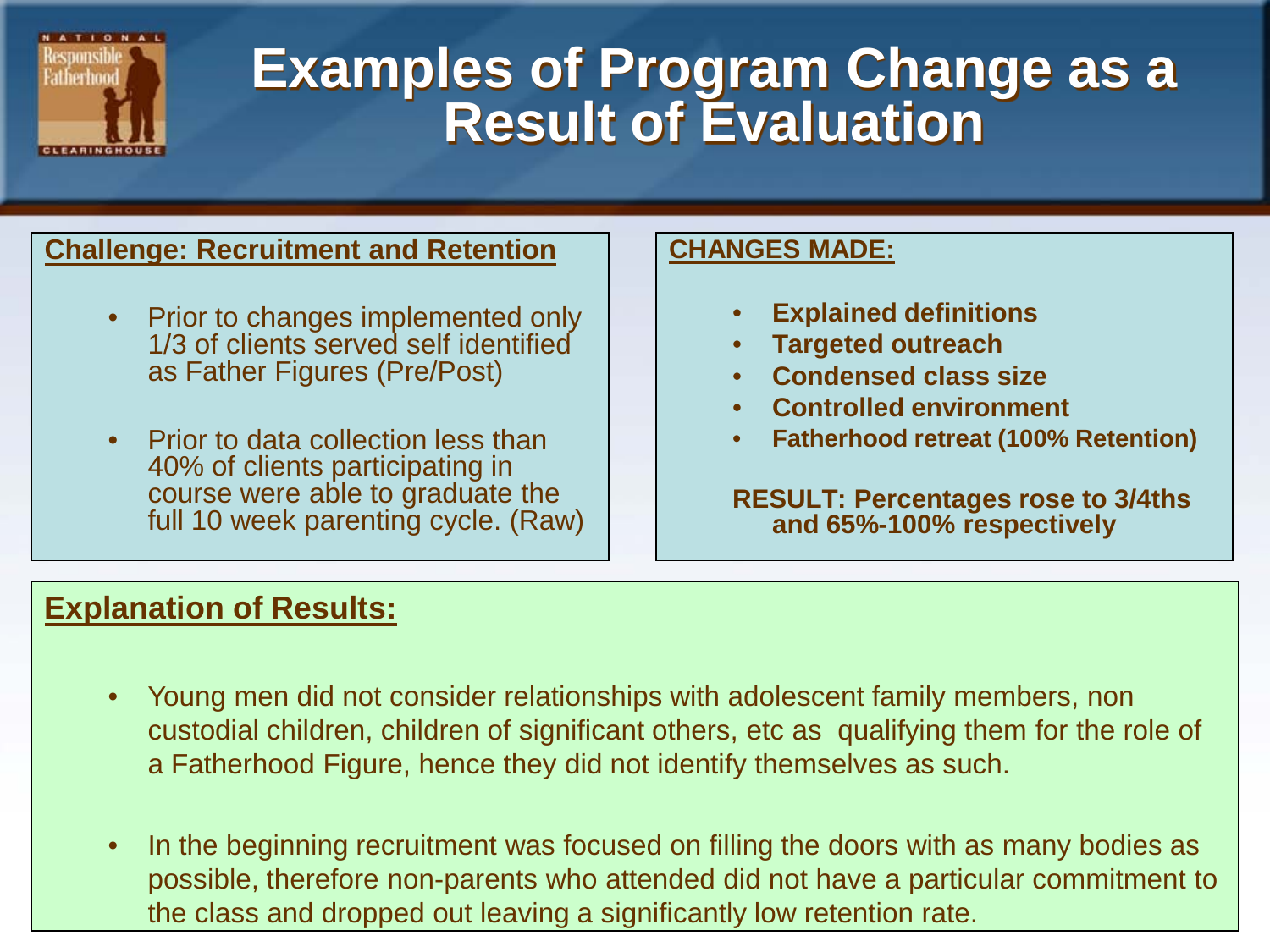

U.S. Department of Health and Human Services Administration for Children and Families Office of Family Assistance

### **Using Data Evaluation to Improve Program Performance and Outcomes**





**Executive Director, Council on Prevention and Education: Substances (COPES) [tstrader@sprynet.com](mailto:tstrader@sprynet.com)**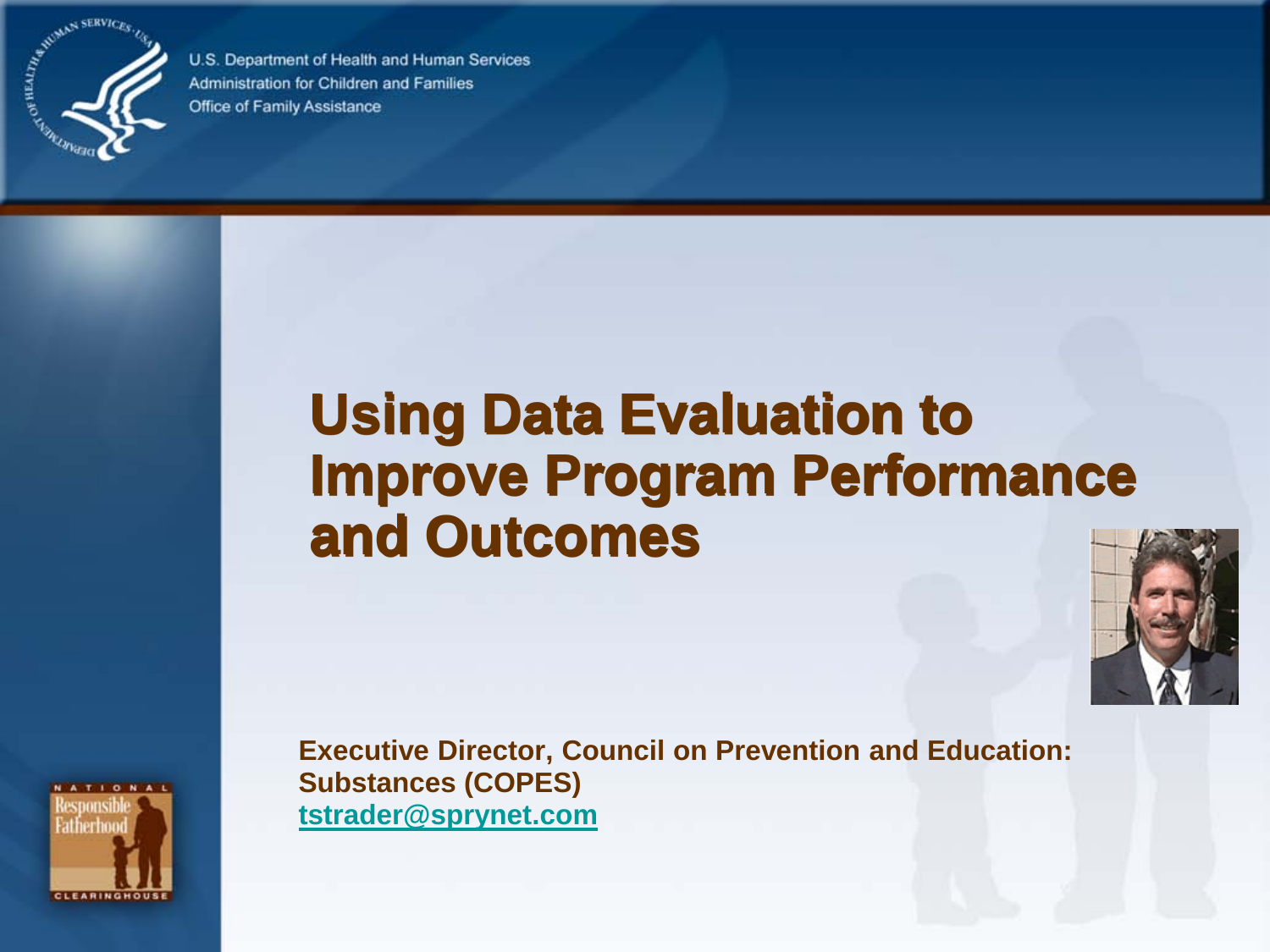

### **First order of business**

- Project Director/Management Team (including evaluator) name the goals and objectives in behavioral terms.
- Select strategies, curricula, services, or conditions that will help to cause those changes to occur for participants. (Show evaluator.)
- Select and train staff to conduct the approach.
- Bring the Management Team, staff and evaluators together to design team approach to conduct program and evaluation in tandem.
- Together create or select the right instruments, surveys, questionnaires, etc. to measure Processes (staff actions) and Outcomes (Participant changes in knowledge, attitudes, skills or behaviors).
- Together agree on the who, what, when, where and how of survey administration, who will compile and analyze the results, and who will get what info when and how (at least yearly).
- Review evaluation results together and adapt program, project, or processes if necessary based on results.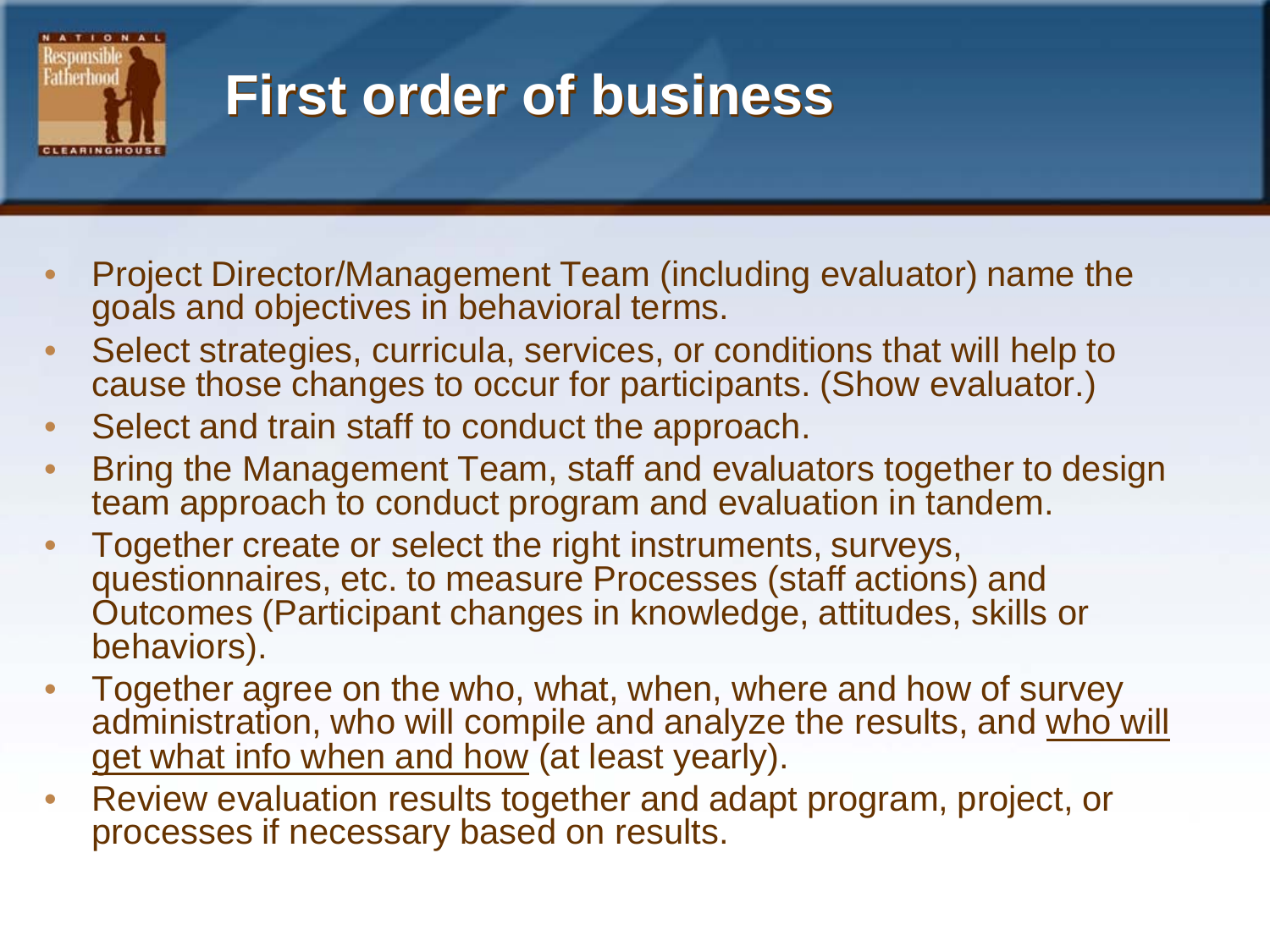

NOTE: Listed in order of ascending value and meaning in social research.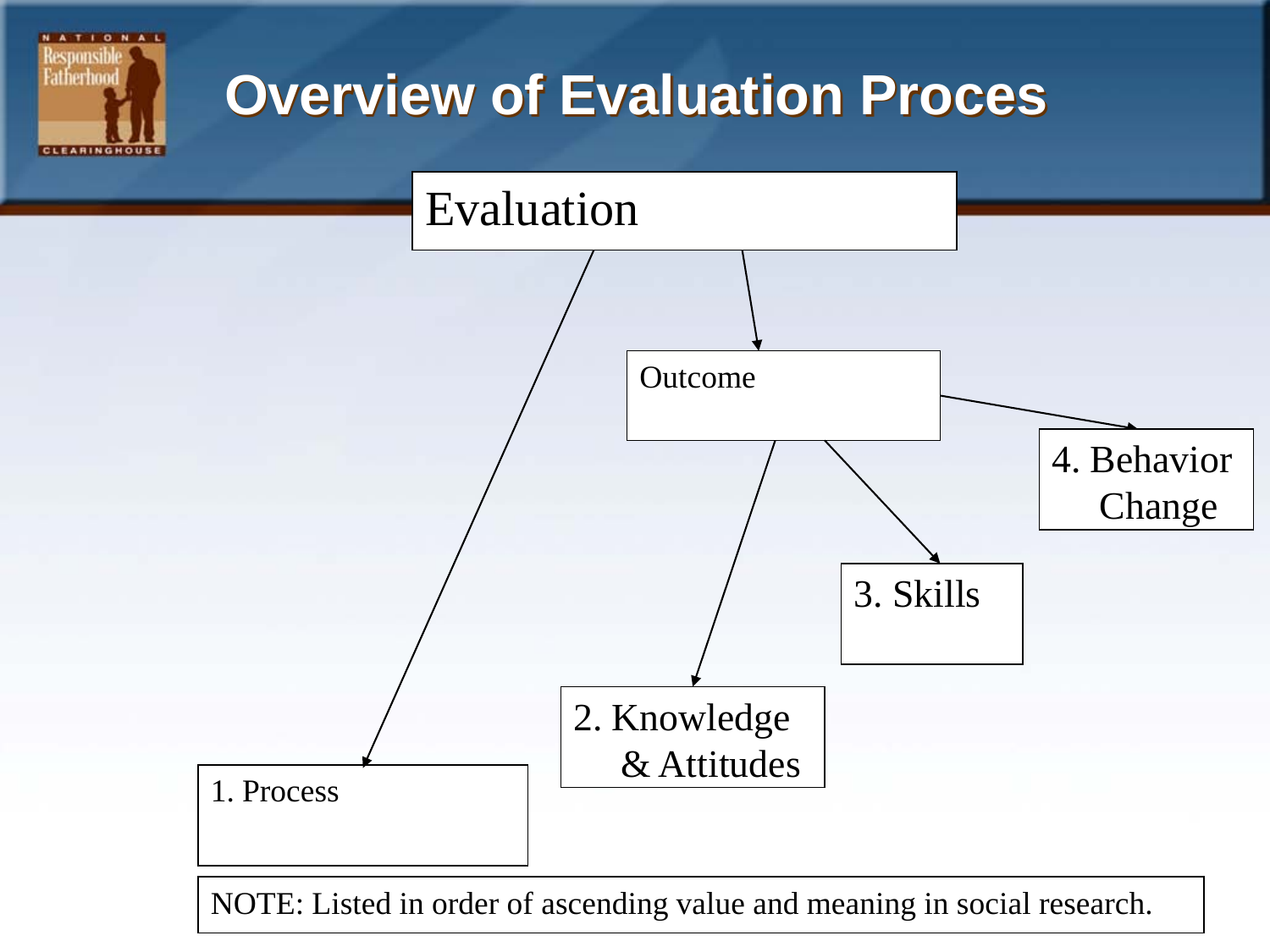

#### **Process Evaluation (Did we do what we planned to do?)**

#### Example questions:

- Did the facilitators cover the material (curriculum)?
- Did participants feel positive about coming?
- Did participants feel cared about?
- What attendance rates did the participants have?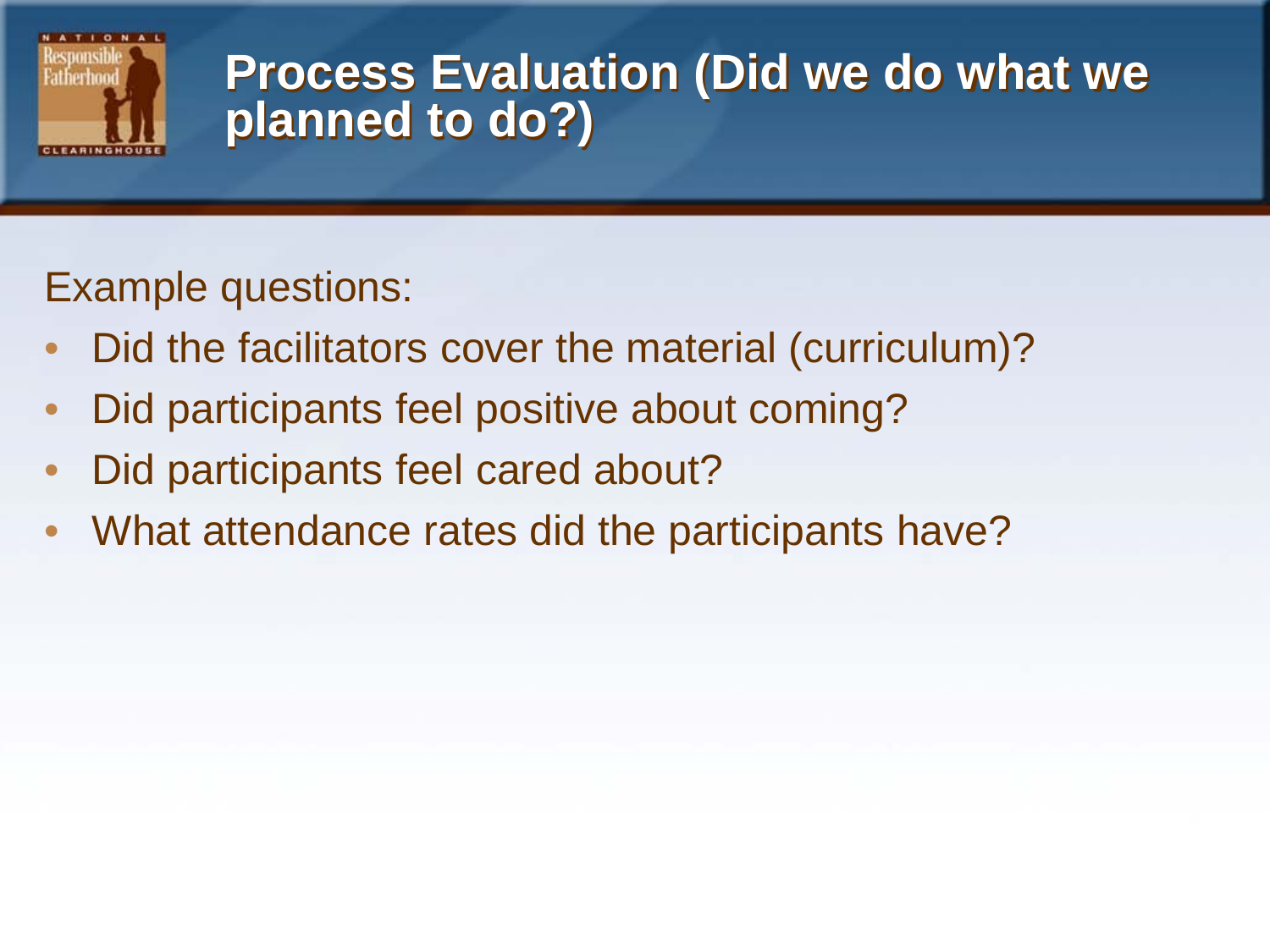

### **Knowledge Outcomes**

Did we increase the participants' knowledge? Sample knowledge items:

- To increase participant knowledge/attitude/perception from pre-test to post-test that children prosper with unconditional love and appropriate attention from both fathers and mothers.
- To increase participant knowledge/attitude/perception from pre-test to post-test that parental relationship stability is a critical component for families and children to prosper.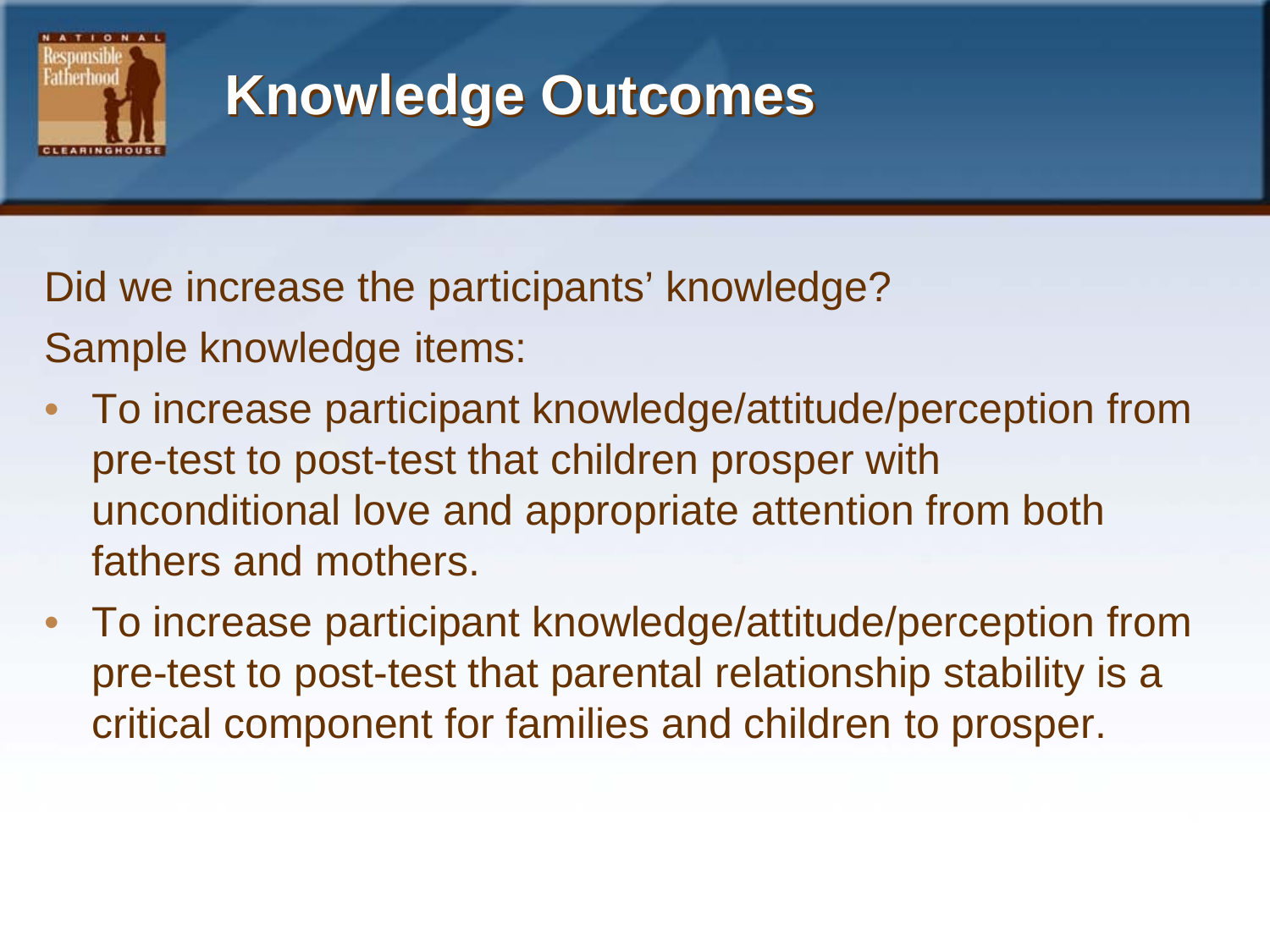

#### **Attitude Outcomes**

Did we improve important attitudes? Sample items:

- To increase the number of parent participants from pretest to post-test who express a desire to spend more time as a couple with their children?
- To increase the number of parent participants from pretest to post-test who desire to give their children clear expectations and follow through with planned consequences?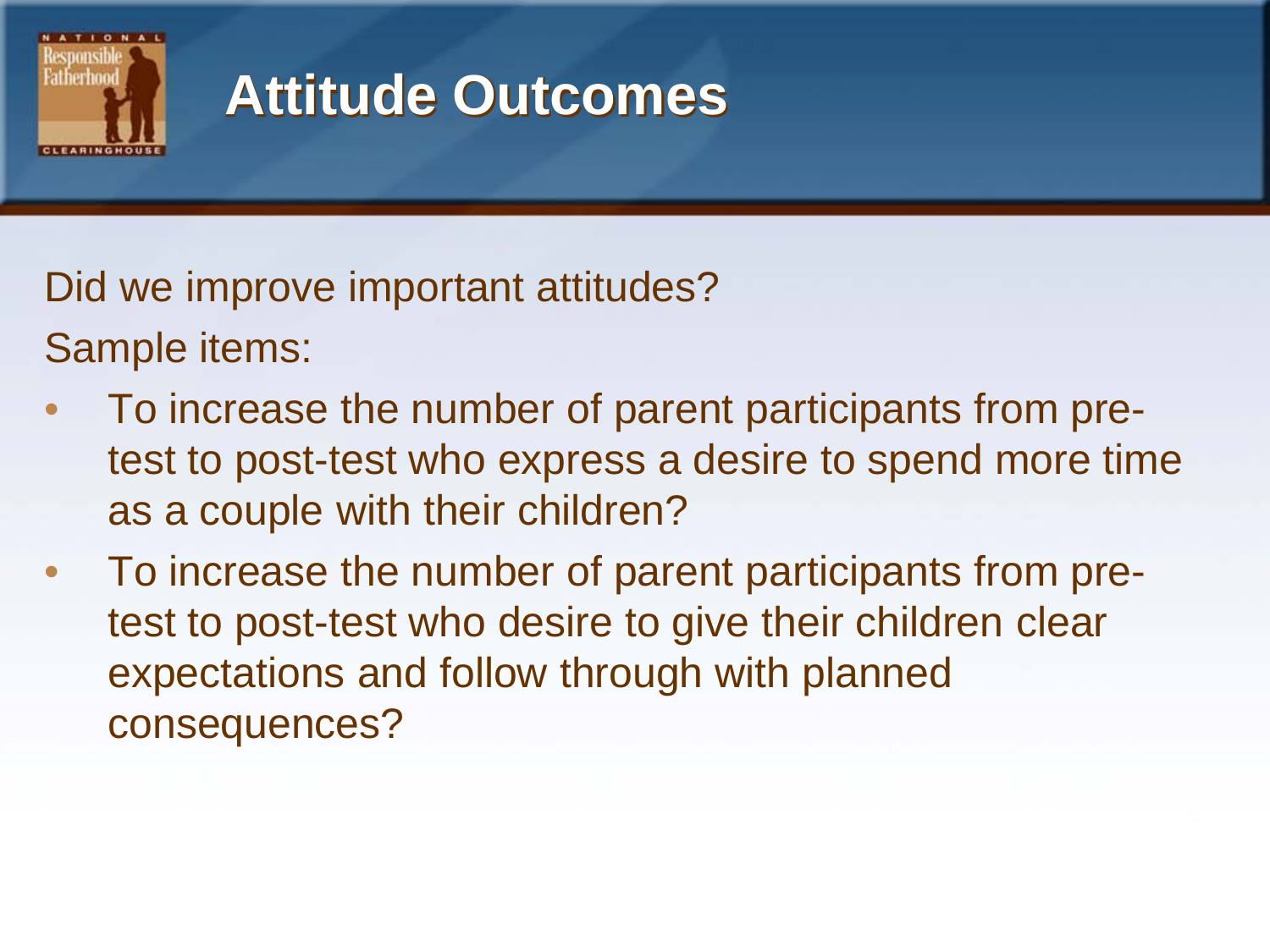

### **Skill Outcome Examples**

- To increase the number of parents who report the ability to use the I-message skill in their family from pre-test to post-test.
- To increase the number of parents who report the ability to use conflict resolution skills from pre-test to post-test.
- To increase the number of parents who report the ability to use expectations and consequences skills with their children from pre-test to post-test.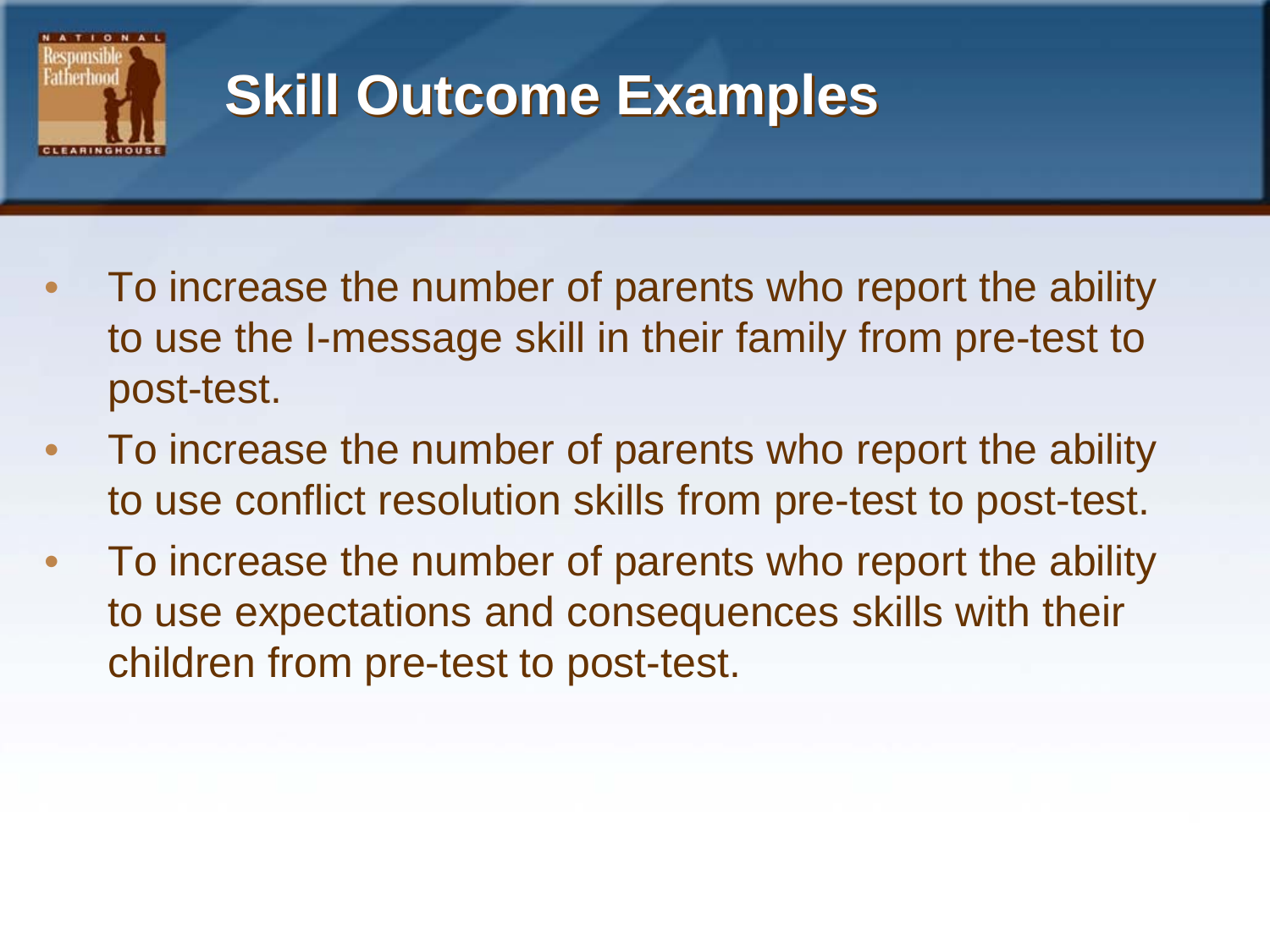

#### **Behavioral Outcome Examples**

- To increase the number of program parents and children who report the actual use of I-messages in their family from pre-test to post-test.
- To increase the number of parents and children who report the actual use of expectations and consequences skills from pre-test to post-test.
- To increase the number of parents who report the actual use of effective conflict resolution skills in their relationship from pre-test to post-test.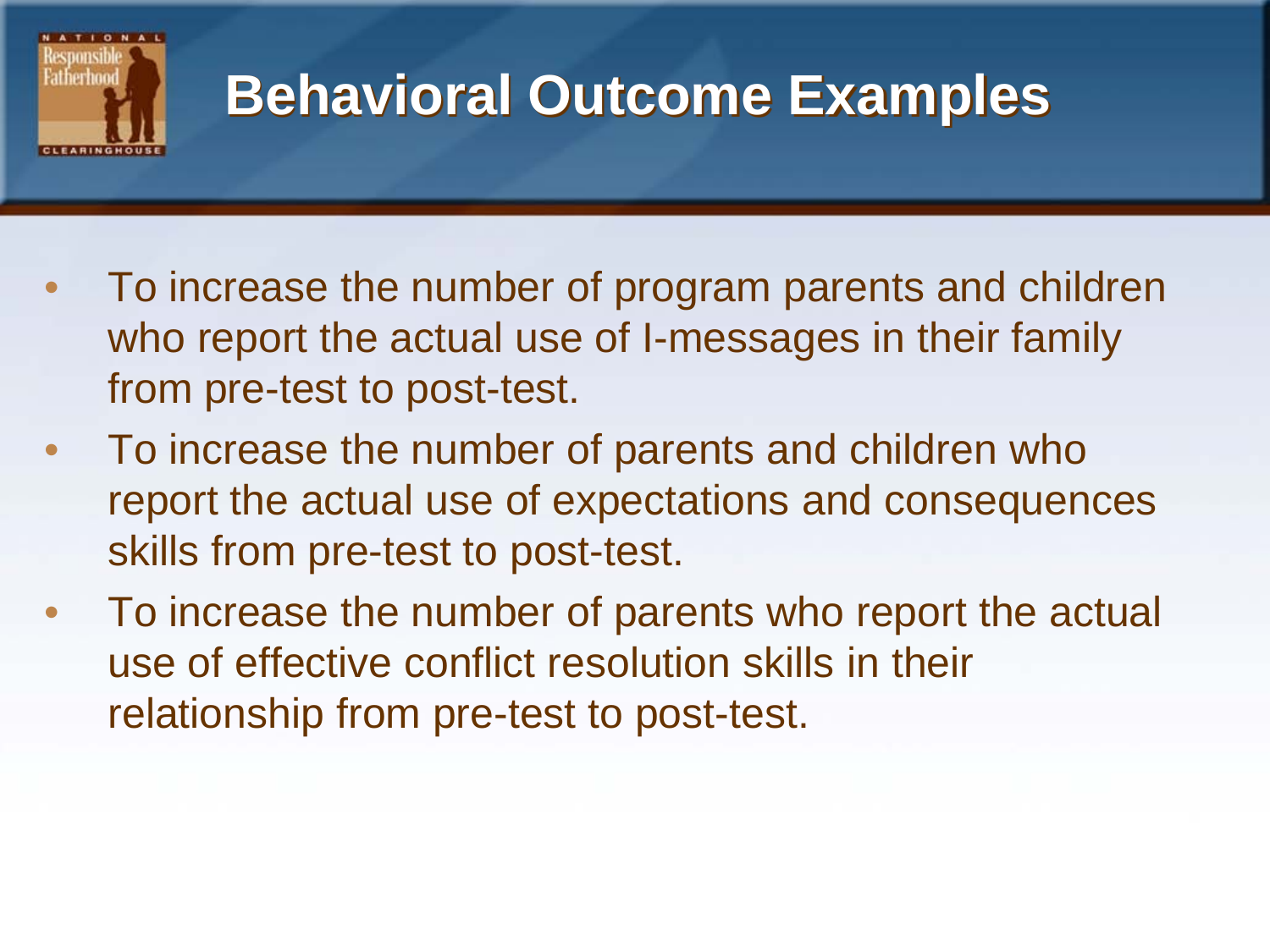

### **Retrospective Survey**

- A Retrospective Survey is administered only after the program (intervention) has been delivered to the target population.
- Retrospective Surveys simply ask two similar time-based questions about program knowledge, attitudes, skills or behaviors.
- Retrospective Surveys can be integrated into up-andrunning projects that have not yet developed more comprehensive evaluation practices.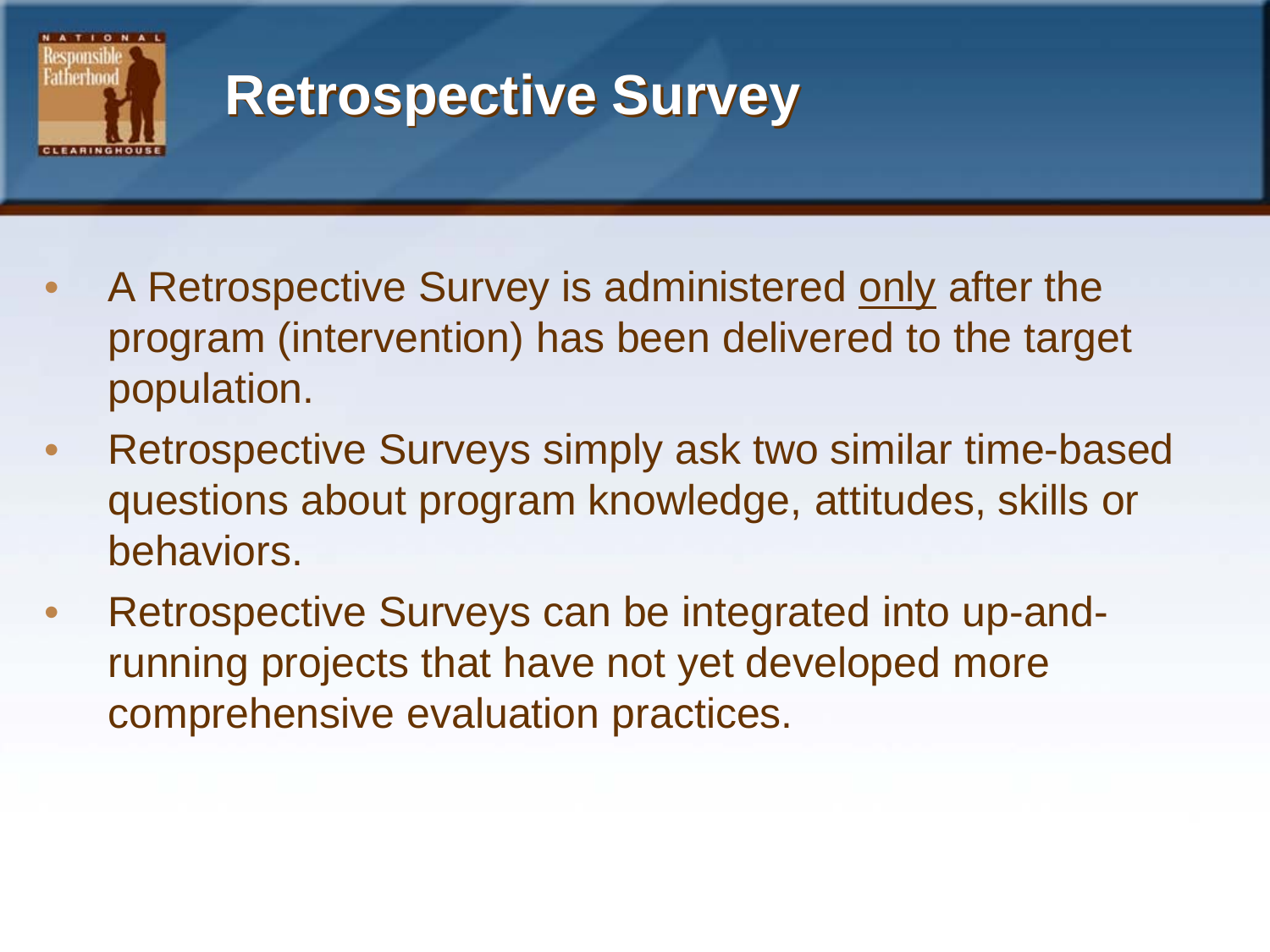

#### **Example of Pair of Retrospective Survey Questions**

- 1. Before I participated in the program, I was able to manage my children well. Strongly Agree Agree No Opinion **Disagree** Strongly Disagree
- 2. Now, after the program, I am able to manage my children well. Strongly Agree Agree No Opinion **Disagree** Strongly Disagree
- NOTE: Retrospective surveys can be used anytime after the program or service delivery -- as long as you can find the program recipients!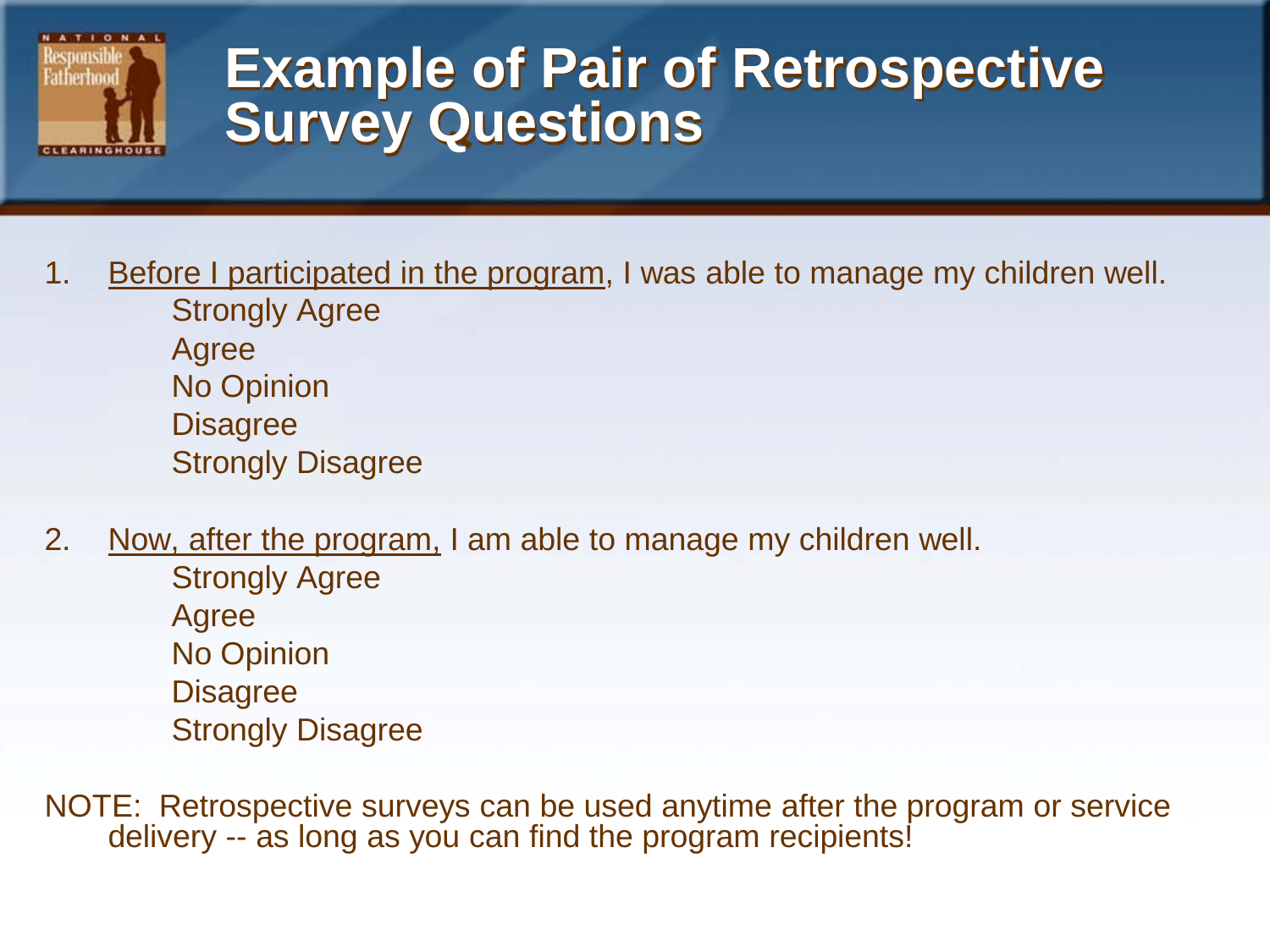

U.S. Department of Health and Human Services Administration for Children and Families Office of Family Assistance

#### **Managing for Performance: Early Lessons from the Supporting Healthy Marriage Project**

**Jennifer Miller Gaubert MDRC jennifer.miller@mdrc.org**



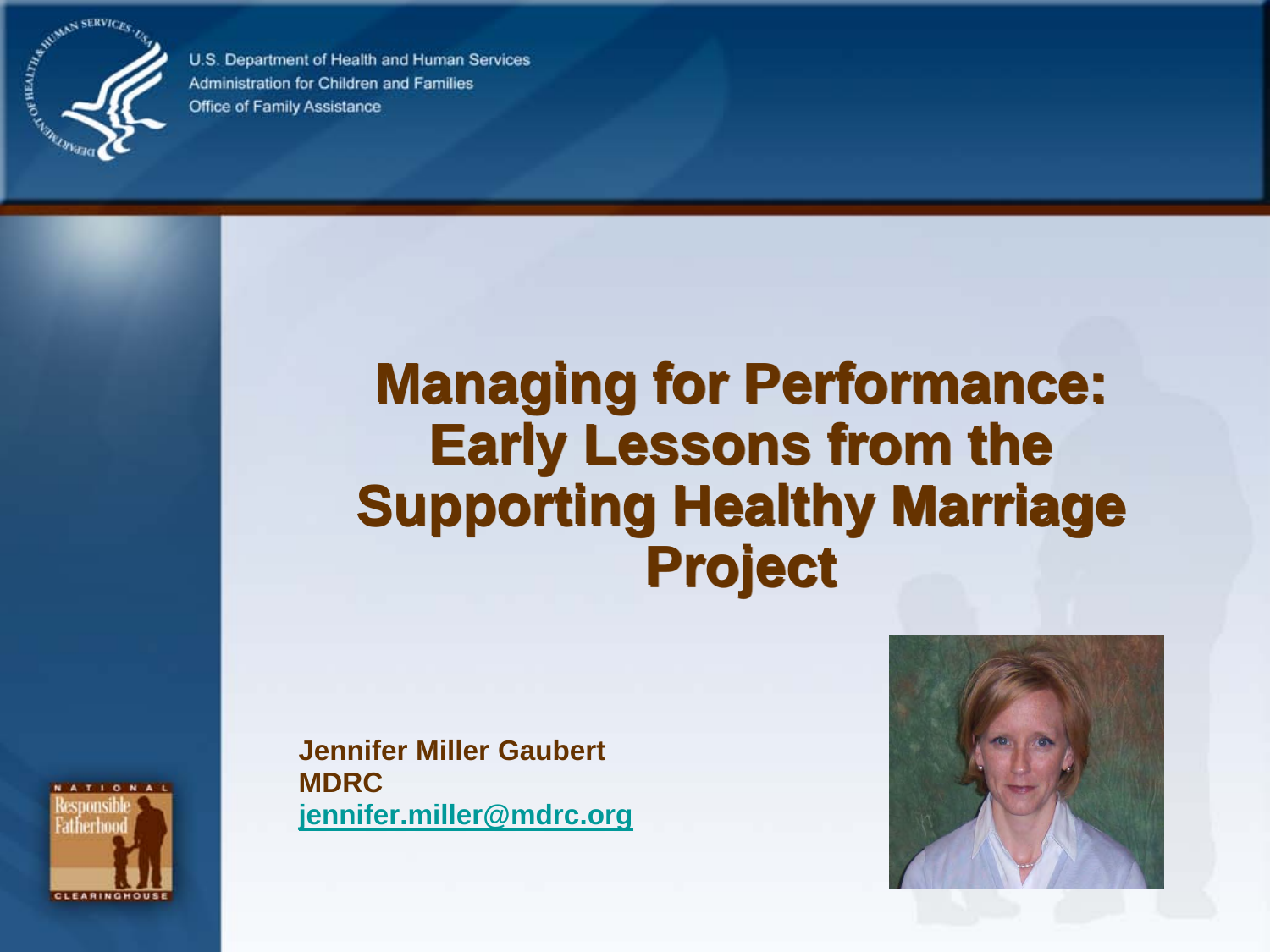

#### **What is the Supporting Healthy Marriage (SHM) project?**

- National random assignment study of voluntary, preventive marriage education programs in 8 sites
	- Interventions aimed at improving outcomes for low-income children and adults by improving health and stability of parents' relationship
	- Created and funded by Administration for Children and Families, U.S. Department of Health and Human Services
	- Conducted by MDRC, Abt Associates, Child Trends, Optimal Solutions Group, in partnership with Public Strategies, Inc., with additional experts and consultants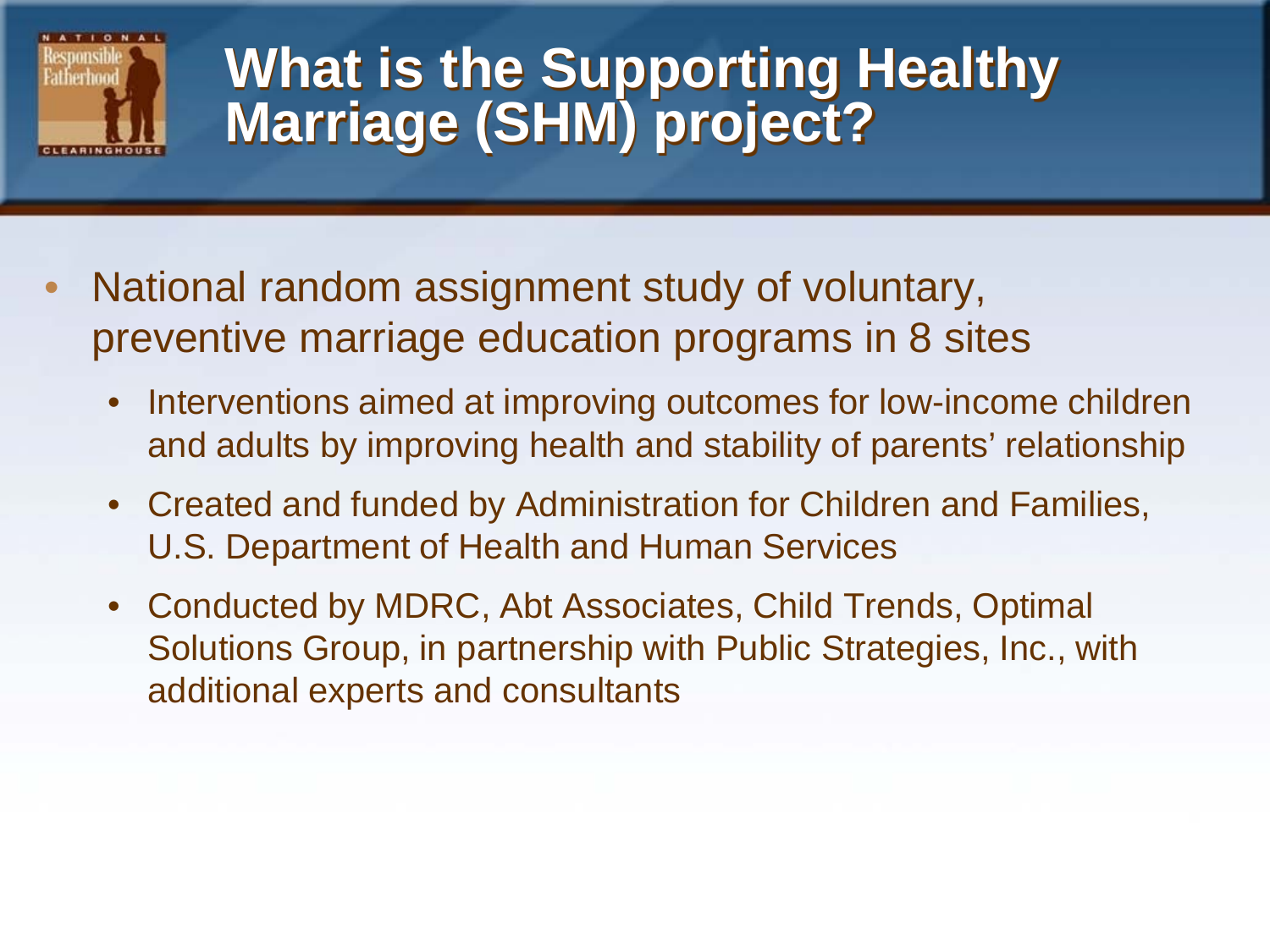

#### **Theory of Change - based on previous research**

- *See "SHM Program Flow and Expected Changes for Families" handout*
- Preventive marriage education programs can improve relationship quality and stability, and thereby improve conditions for children (marriage education component)
- Positive program effects tend to decrease over time; couples may need more opportunities to practice (12 month program; supplemental activities)
- Low-income couples may face more stressors that make participation difficult over time (family support)
- Direct, intermediate, and longer-term goals defined as shown in handout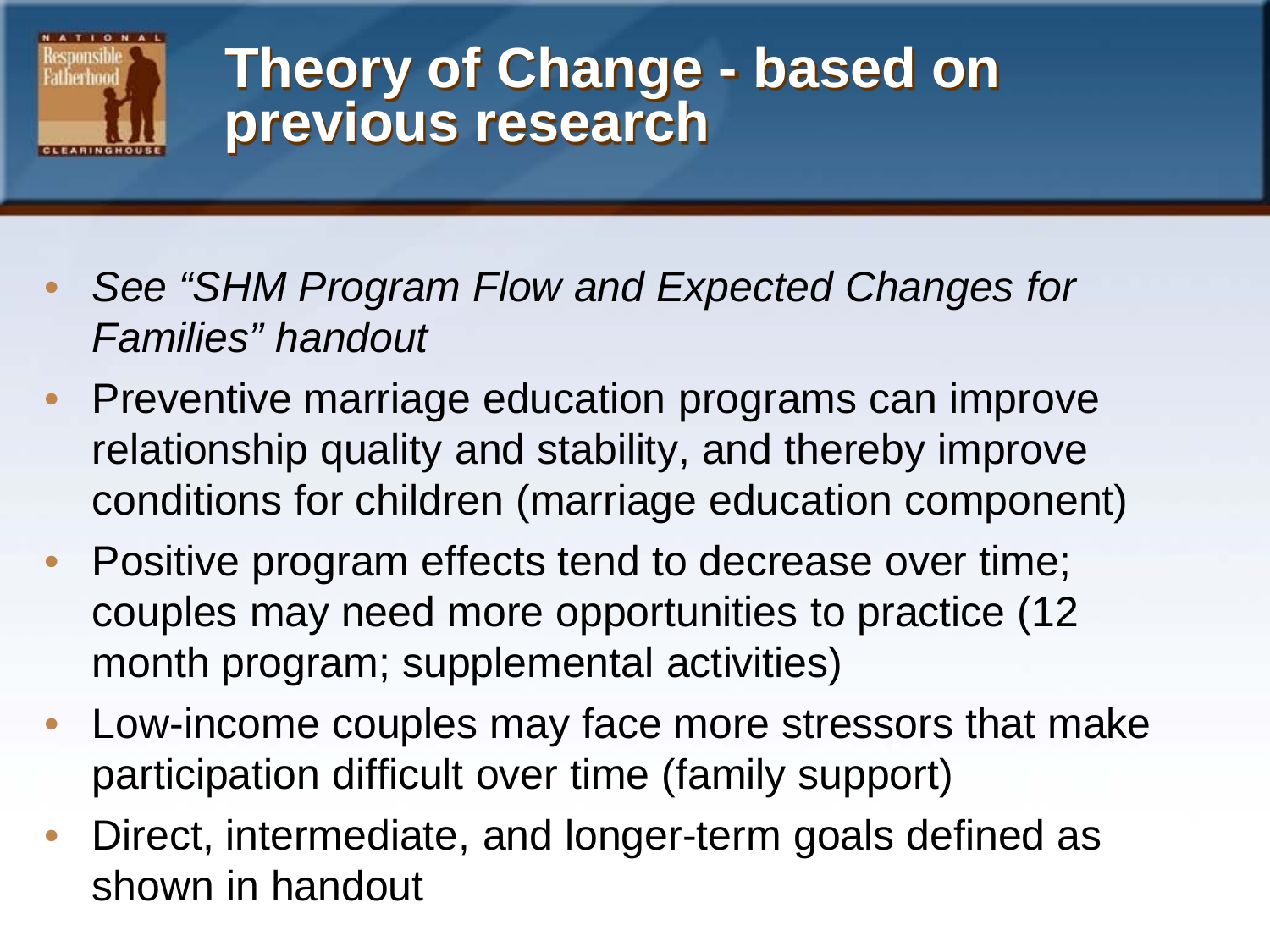

# **The SHM program model**

- Three mutually reinforcing components:
	- Marriage education curriculum (24 to 30 hours, over 10 to 15 weeks)
	- Supplemental marriage education activities
	- Family support services
- Services delivered over 12 months
- Domestic violence protocols developed in consultation with local domestic violence agencies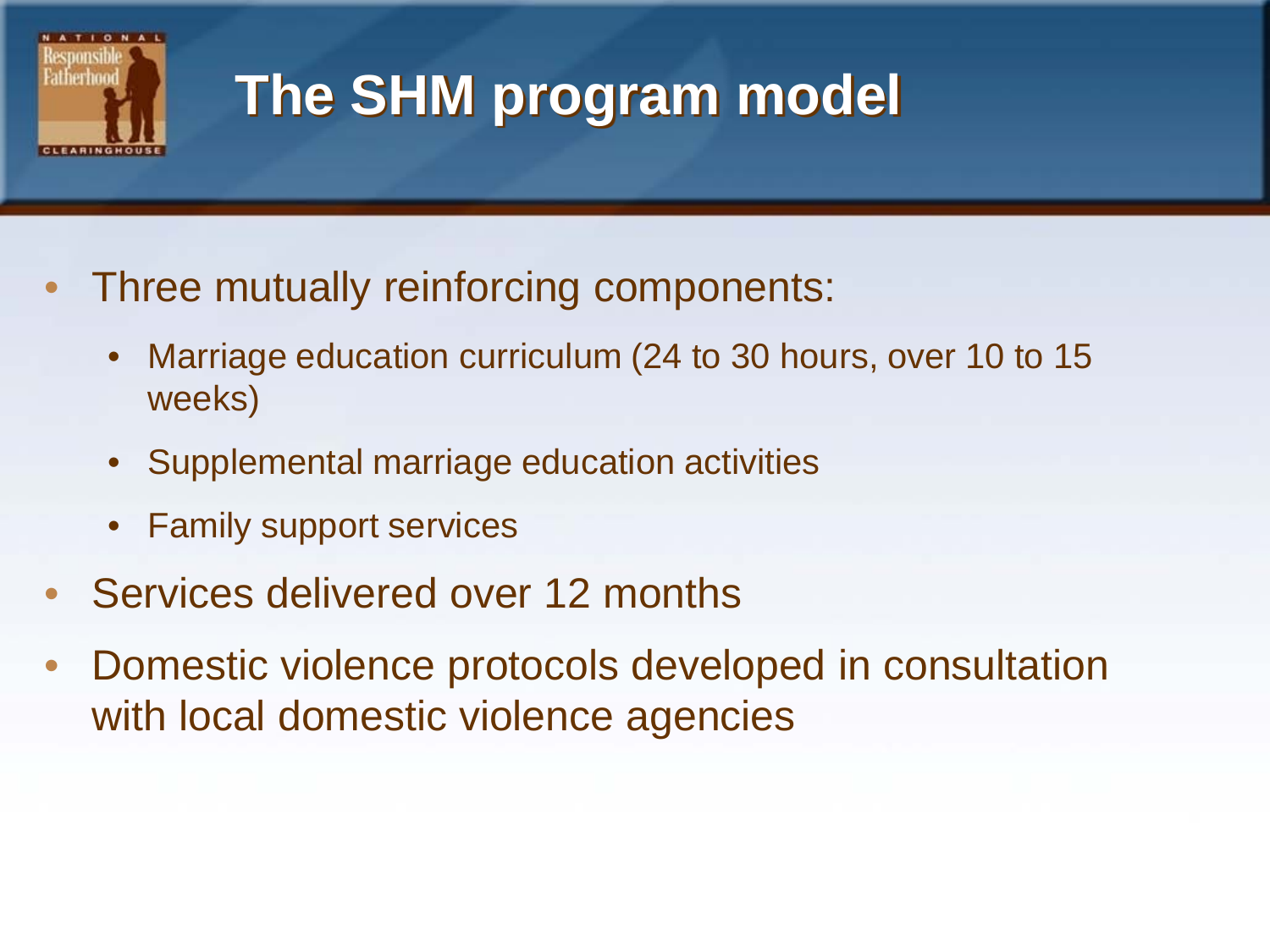

## **Steps in managing for performance**

- Build a "theory of change," then a program model and curricula
- Set quantitative and qualitative benchmarks
	- SHM's quantitative benchmarks focused on enrollment, engaging couples, and continued participation over time
	- Qualitative benchmarks focused on delivering quality services with fidelity to curricula and protocols, and in a couple-centered and strengths-based manner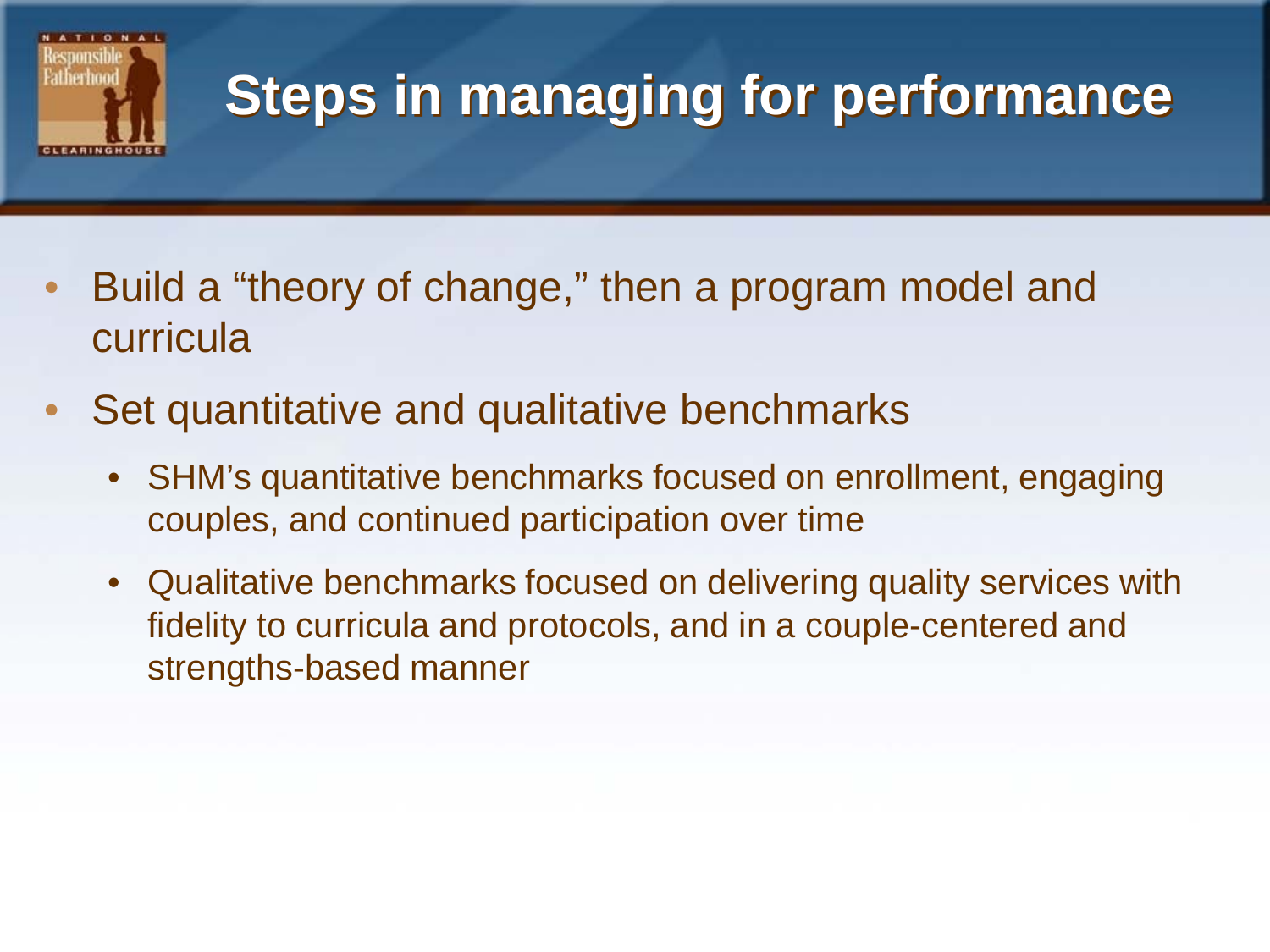

#### **Steps in managing for performance – continued**

- Monitor staff performance on benchmarks
	- Collect real-time data using a management information system
	- Observe staff working with participants
- Give staff frequent feedback on quantitative and qualitative goals
	- Use staff meetings as a time to assess progress toward benchmarks, and find creative solutions for engaging participants
	- Do frequent one-on-one supervision
	- Routinely review every person/family on staff caseloads
		- Going beyond managing day-to-day crises
	- Hold staff accountable for individual and team benchmarks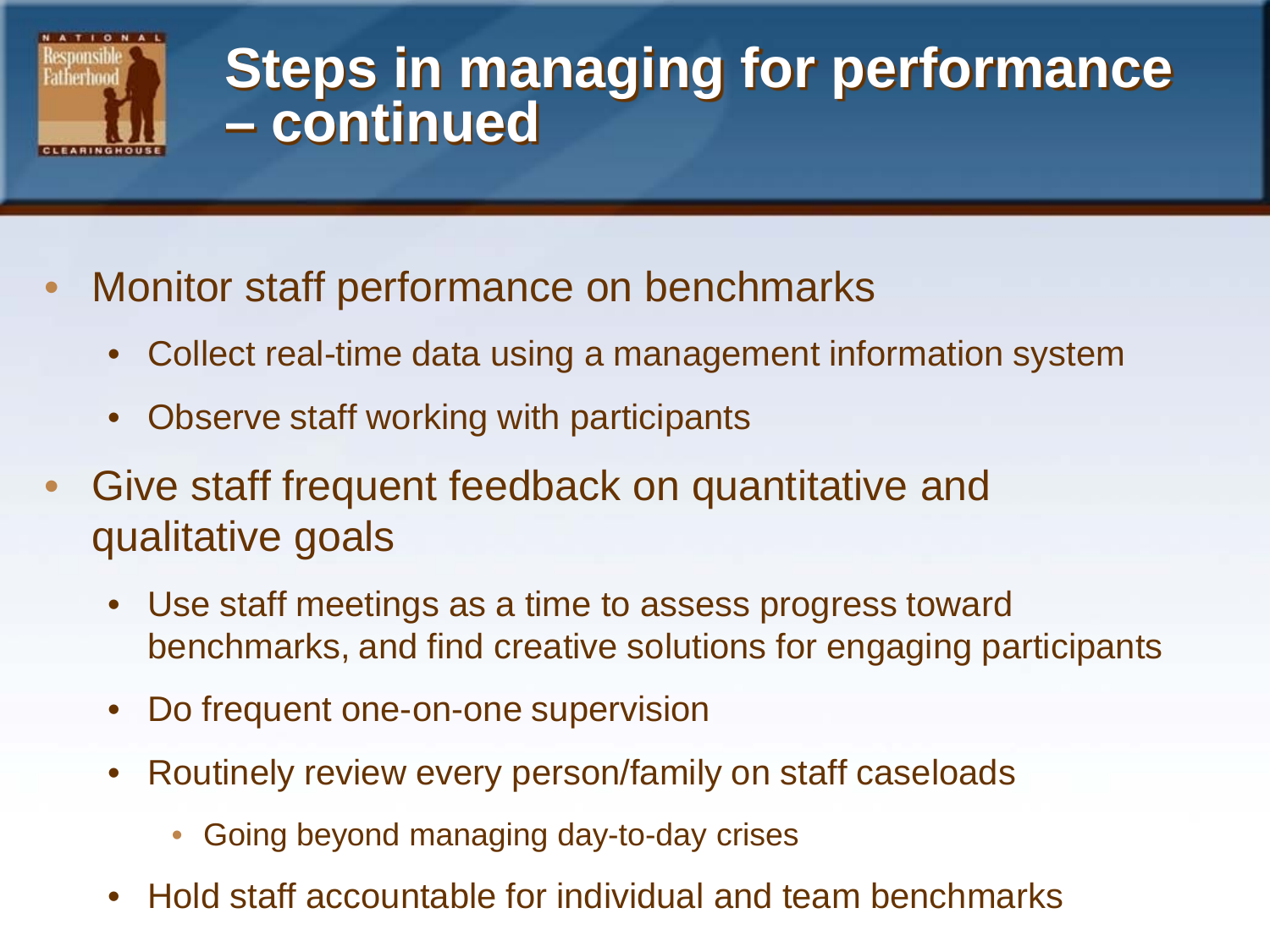

# **Hiring and training staff**

- Managing for performance may take more management and supervisory staff than programs might normally hire
	- One full-time program manager
	- Supervisors for each main function
- Staff training is a continual process
	- Delivering curricula with fidelity
	- Group facilitation
	- Protocols for other program components
	- Working with couples (a new way of thinking for many programs)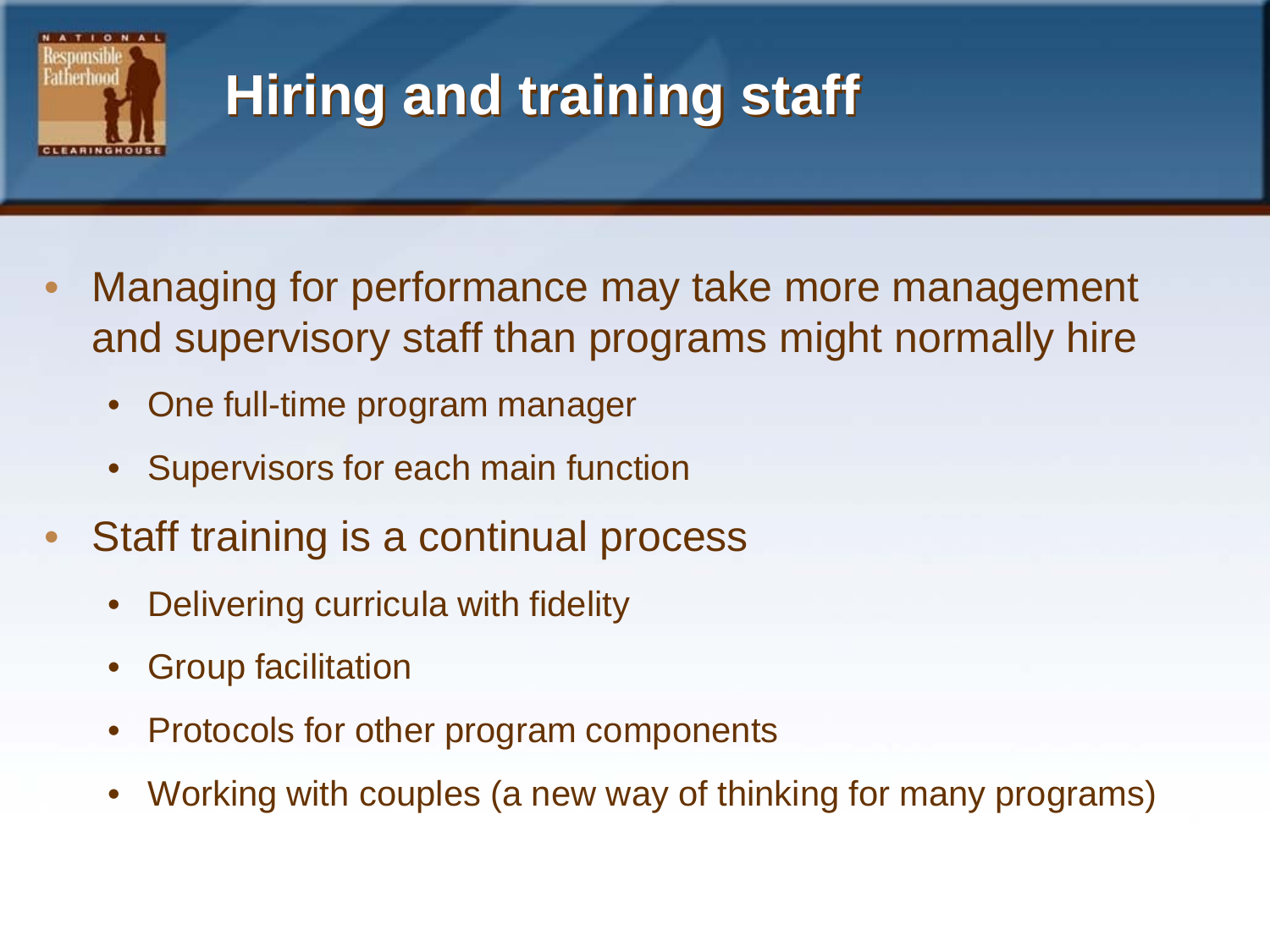

### **Possible future directions\***

#### **Fatherhood and marriage programs as part of a comprehensive preventive service strategy:**

- Embed fatherhood and relationship skills programs in systems as one tool for promoting family well-being. For example:
	- Better connections between child support and fatherhood practitioners can help Dads navigate the system
	- Combining fatherhood services with innovative job training approaches could help improve labor market prospects for very disadvantaged men
- Include partners/spouses in programs that are currently for individuals
	- Evidence this can increase participation and outcomes
- Curriculum developers increasingly looking at how to apply skills taught in relationship programs to work, parenting, and other domains
	- Effective communication, problem solving, regulating emotions in difficult conversations, and understanding alternative perspectives

\*From the working paper *Policies That Strengthen Fatherhood and Family Relationships: What Do We Know and What Do We Need to Know?* by Virginia Knox, Philip A. Cowan, Carolyn Pape Cowan and Elana Bildner, 2009.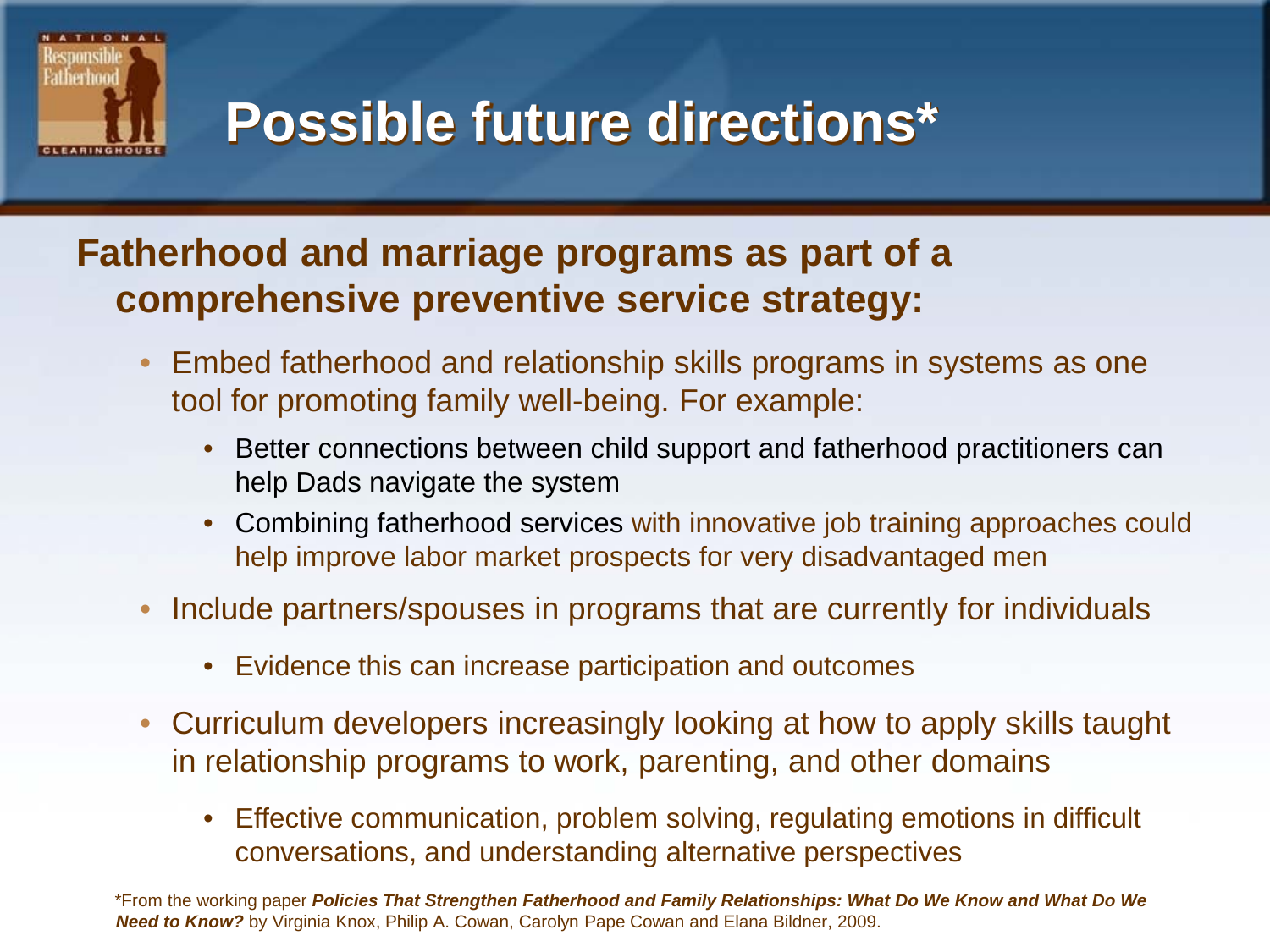

#### **For more information**

#### • [www.supportinghealthymarriage.org](http://www.supportinghealthymarriage.org/)

- [www.mdrc.org](http://www.mdrc.org/)
- [jennifer.miller@mdrc.org](mailto:jennifer.miller@mdrc.org)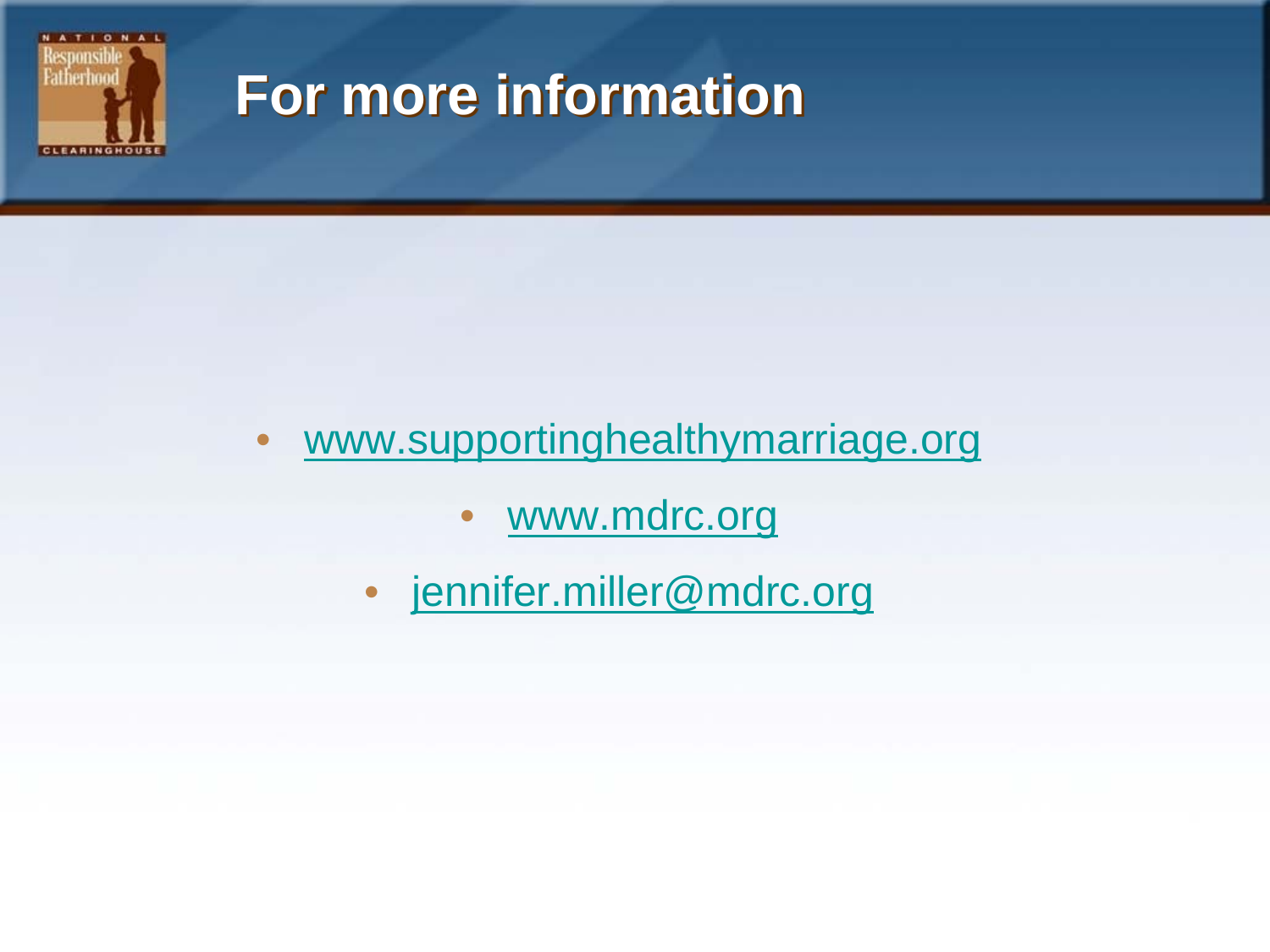

### **Appendix**

- **The SHM evaluation**
- The SHM target population
- The SHM sites and host agencies
- Early sample characteristics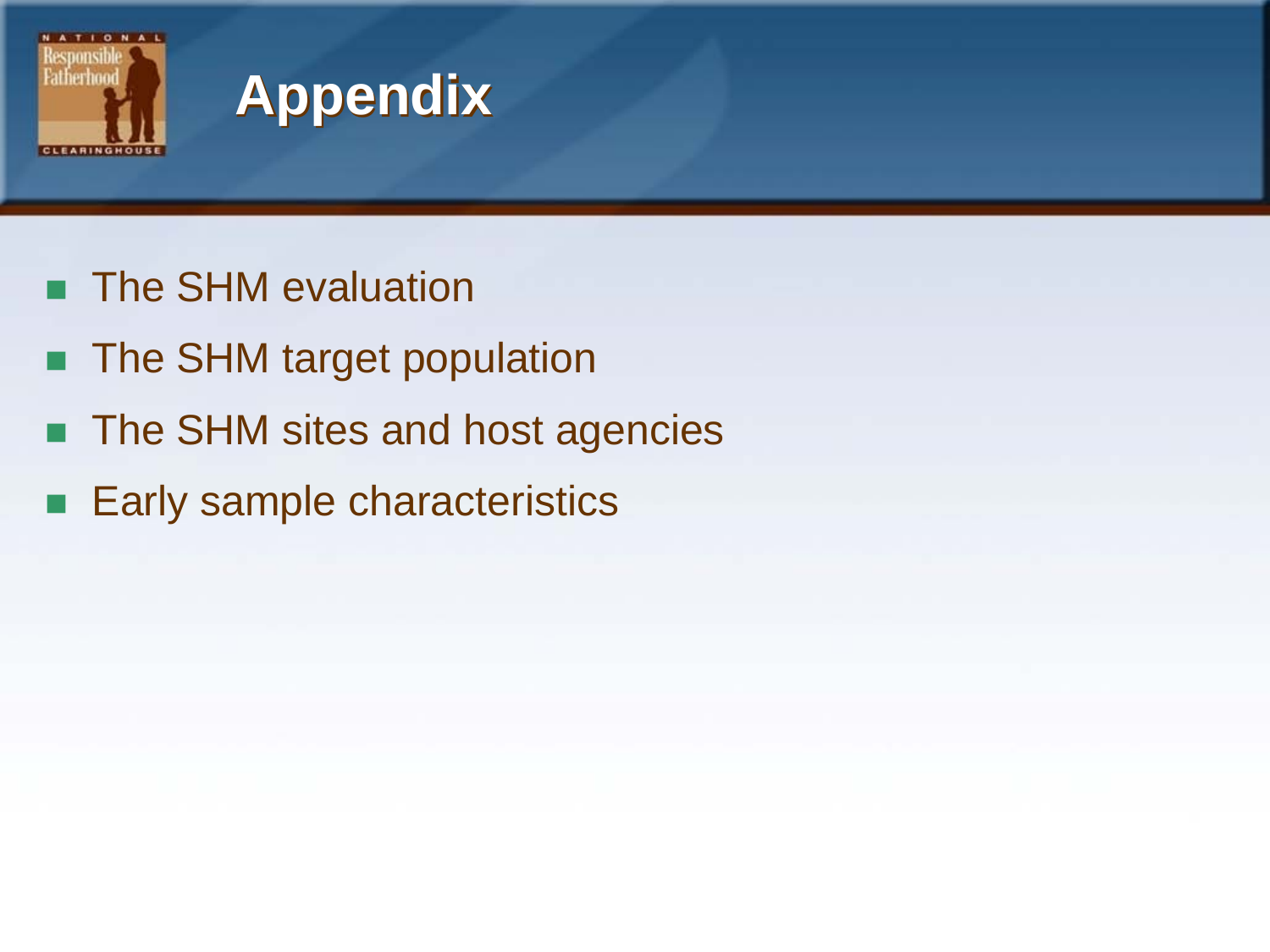

### **The SHM evaluation**

- Eight study sites across the country, in a range of local organizations
- Total sample enrolled is 6,300 couples.
- Impact study will examine effects on marital quality, parenting/co-parenting, mental health of each partner, and outcomes for children
- Implementation study will describe program characteristics, quality and intensity of services, management practices, and couple perspectives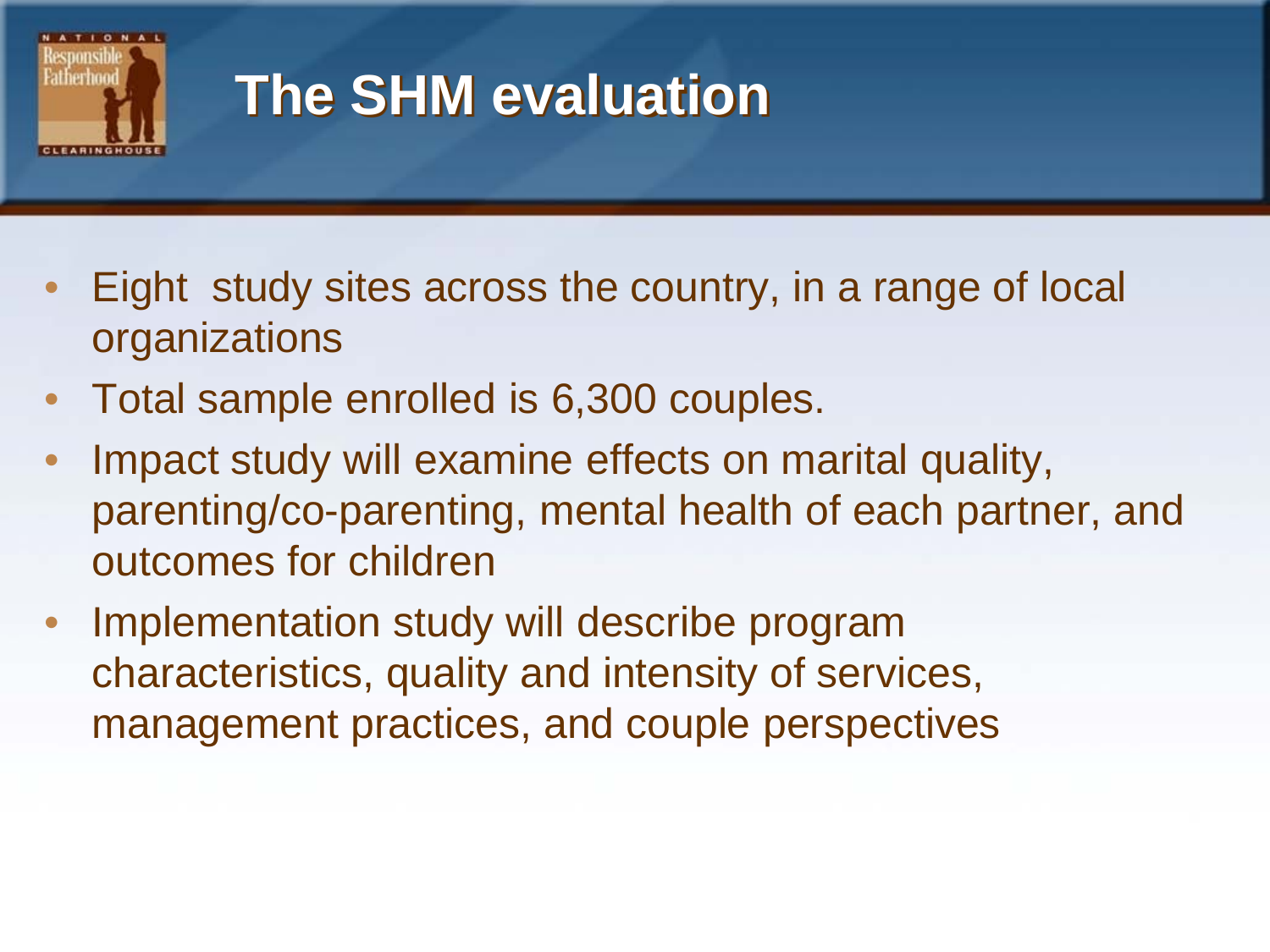

## **SHM target population**

- Married couples with children
- At least 18 years old
- Speak and understand English or Spanish
- No evidence of domestic violence
- Family income less than 200% of poverty
- Both spouses volunteer to enroll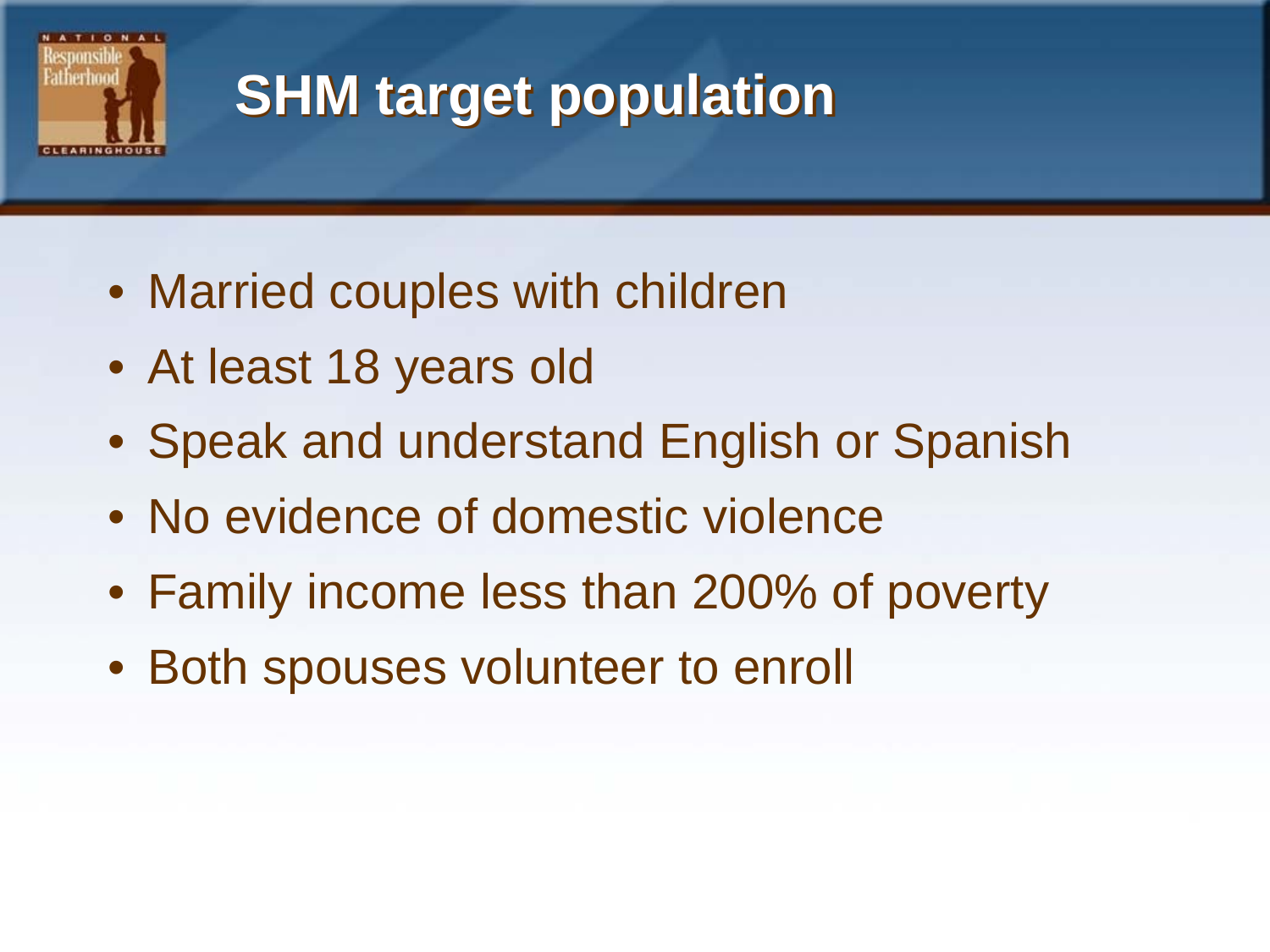

### **SHM sites and host agencies**

- The eight sites are housed in four types of organizational settings:
	- Community based non-profit (5 sites)
		- Includes faith based organizations
	- For-profit with marriage education as primary service (2 sites)
	- Hospital (1 site)
	- University (1 site)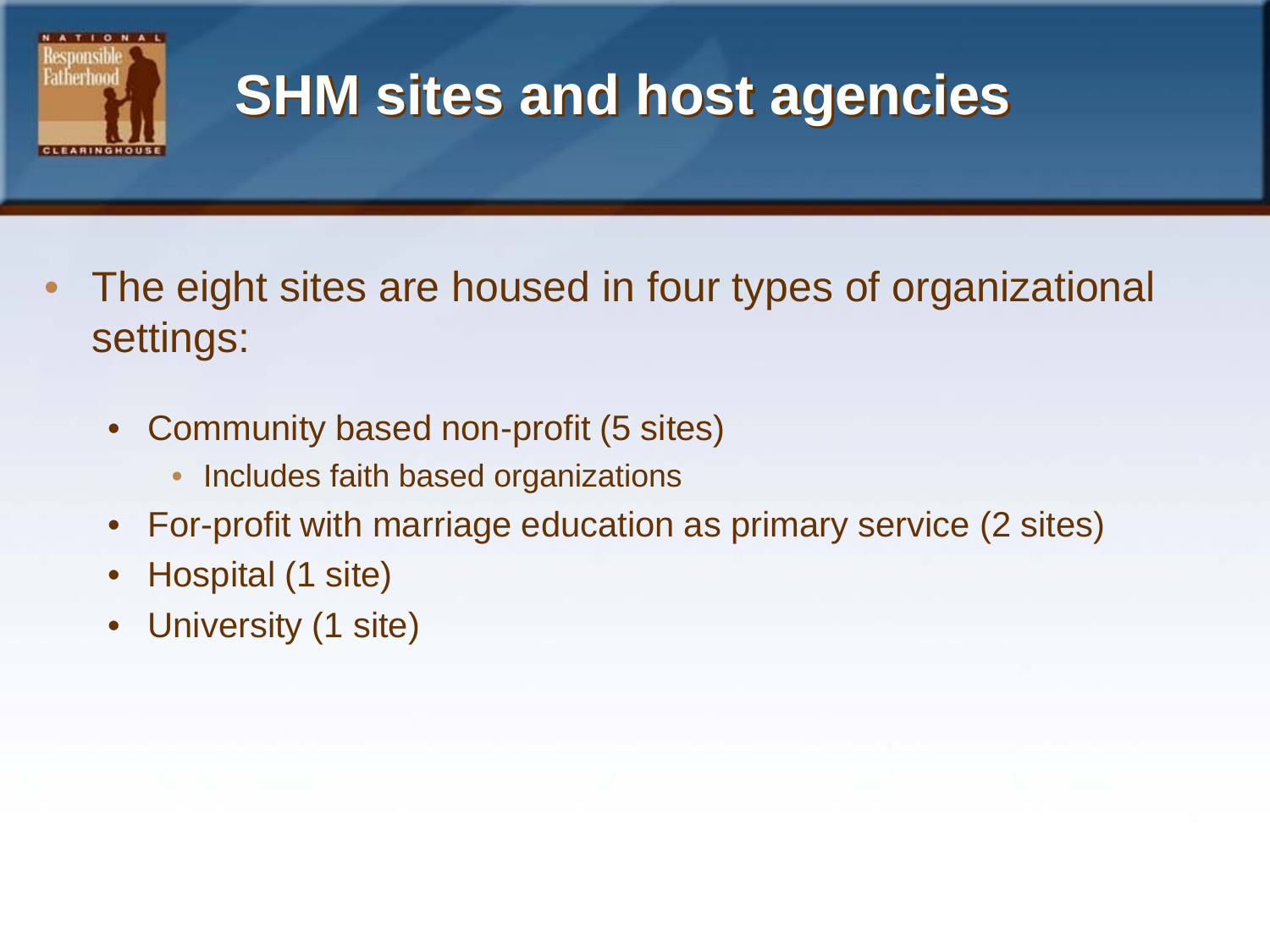

# **SHM sites and host agencies - continued**

| <b>Agency Type</b>             | <b>State</b> | <b>Agency Name and City</b>                                                       |
|--------------------------------|--------------|-----------------------------------------------------------------------------------|
| Community based non-<br>profit | <b>KS</b>    | <b>Catholic Charities, Wichita</b>                                                |
|                                | <b>PA</b>    | <b>Community Prevention Partnership, Reading</b><br>and Family Answers, Bethlehem |
|                                | <b>TX</b>    | Family Services Agency, San Antonio and El<br>Paso Center for Children, El Paso   |
|                                | <b>WA</b>    | <b>Center for Human Services, Shoreline</b>                                       |
| For-profit                     | OK.          | Public Strategies, Inc., Oklahoma City                                            |
|                                | <b>WA</b>    | Becoming Parents Program, Seattle                                                 |
| Hospital                       | <b>NY</b>    | University Behavioral Associates, Bronx                                           |
| University                     | <b>FL</b>    | University of Central Florida, Orlando                                            |